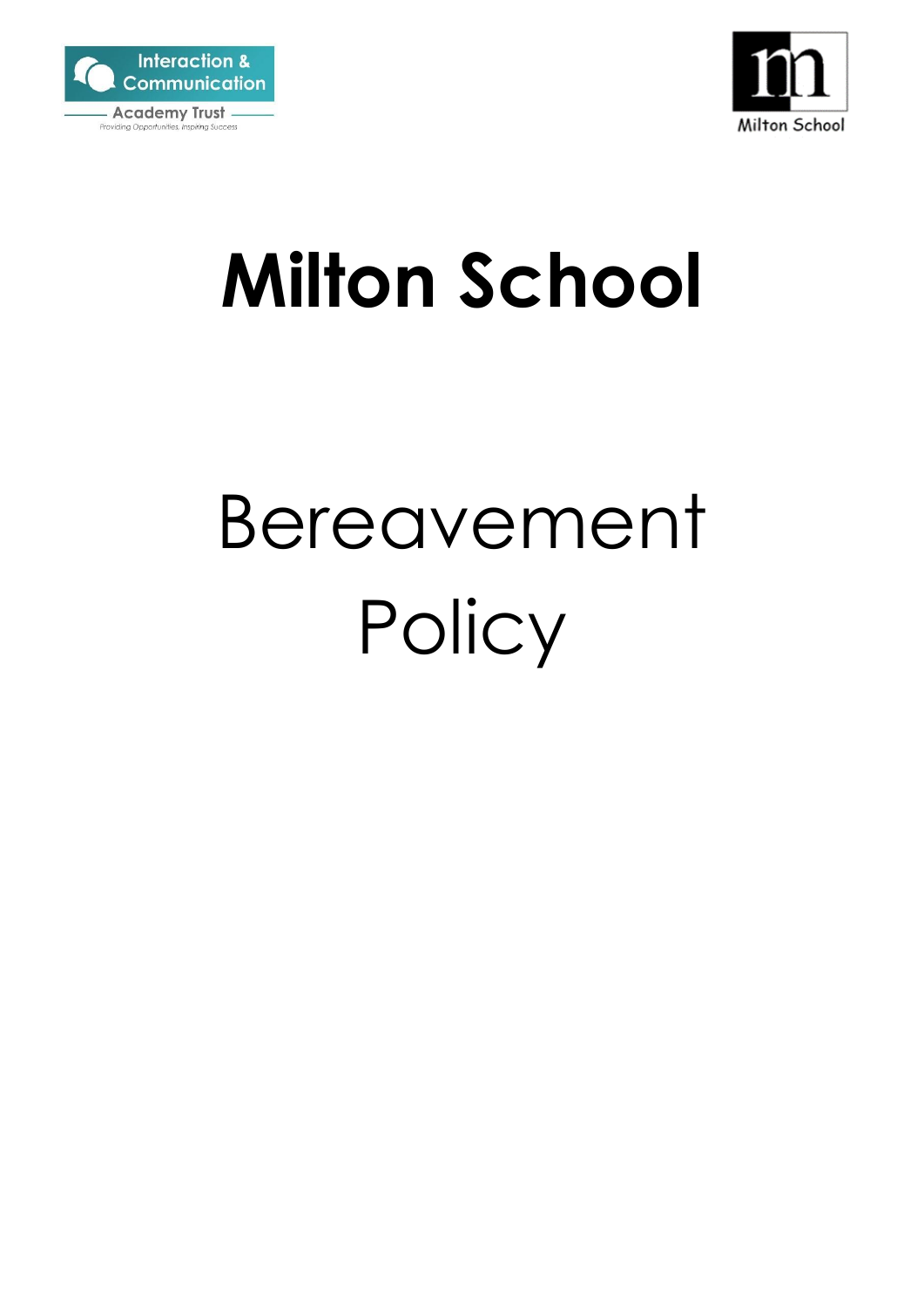## **Contents:**

## [Statement of intent](#page-2-0)

- 1. [Legal framework](#page-3-0)
- 2. [Roles and responsibilities](#page-3-1)
- 3. [The initial response](#page-5-0)
- 4. [Informing staff and governors](#page-6-0)
- 5. [Informing pupils](#page-7-0)
- 6. [Informing parents](#page-8-0)
- 7. [Funerals](#page-9-0)
- 8. [The media and social media](#page-9-1)
- 9. [Support for the family](#page-10-0)
- 10. [Support for staff](#page-10-1)
- 11. [Support for pupils](#page-12-0)
- 12. [Behaviour and SEMH issues](#page-14-0)
- 13. [Specific circumstances](#page-15-0)
- 14. [Remembrance activities](#page-18-0)
- 15. [Managing transitions](#page-18-1)
- 16. [Teaching about bereavement and grief](#page-19-0)
- 17. [Staff training](#page-19-1)
- 18. [Monitoring and review](#page-19-2)

#### **Appendices**

- A. [Calculating Statutory Parental Bereavement Pay](#page-21-0)
- B. [Considerations in relation to the coronavirus \(COVID-19\) pandemic](#page-25-0)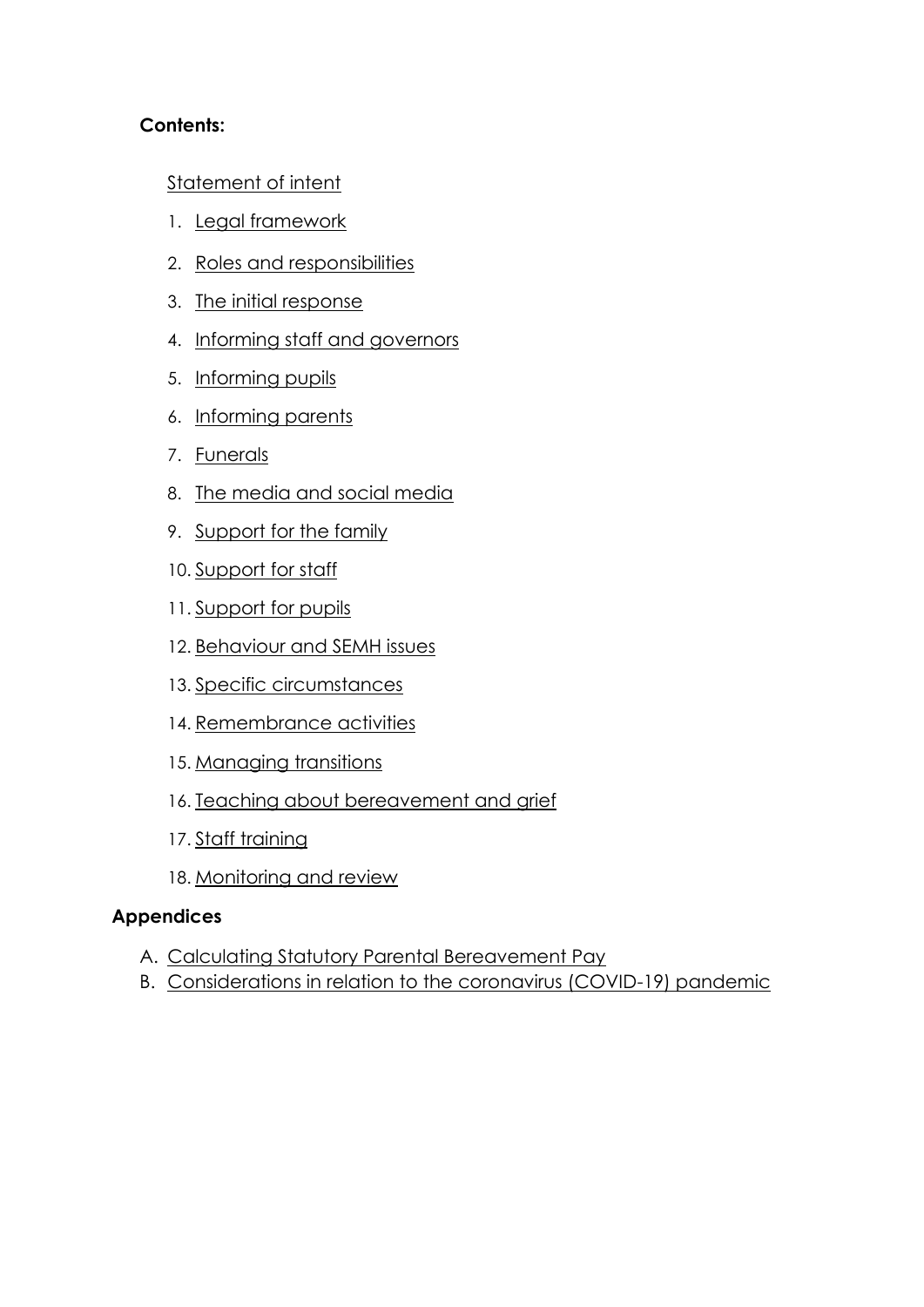## <span id="page-2-0"></span>**Statement of intent**

At **Milton School**, we understand that bereavement is faced by members of our school community at different times, whether this is the death of a family member, a friend or a member of the school community. We understand the importance of providing support to pupils, staff, governors and the wider school community during and after bereavement.

This policy provides a framework whereby this support is provided and outlines how the school will respond to these sensitive situations.

**NB.** In this policy, all mentions of 'the family' refer to the family of the deceased individual. The wishes of the family will always be considered when carrying out any of the actions outlined in this policy. If the family objects to any of the procedures, the school will work to ensure reasonable adjustments are made.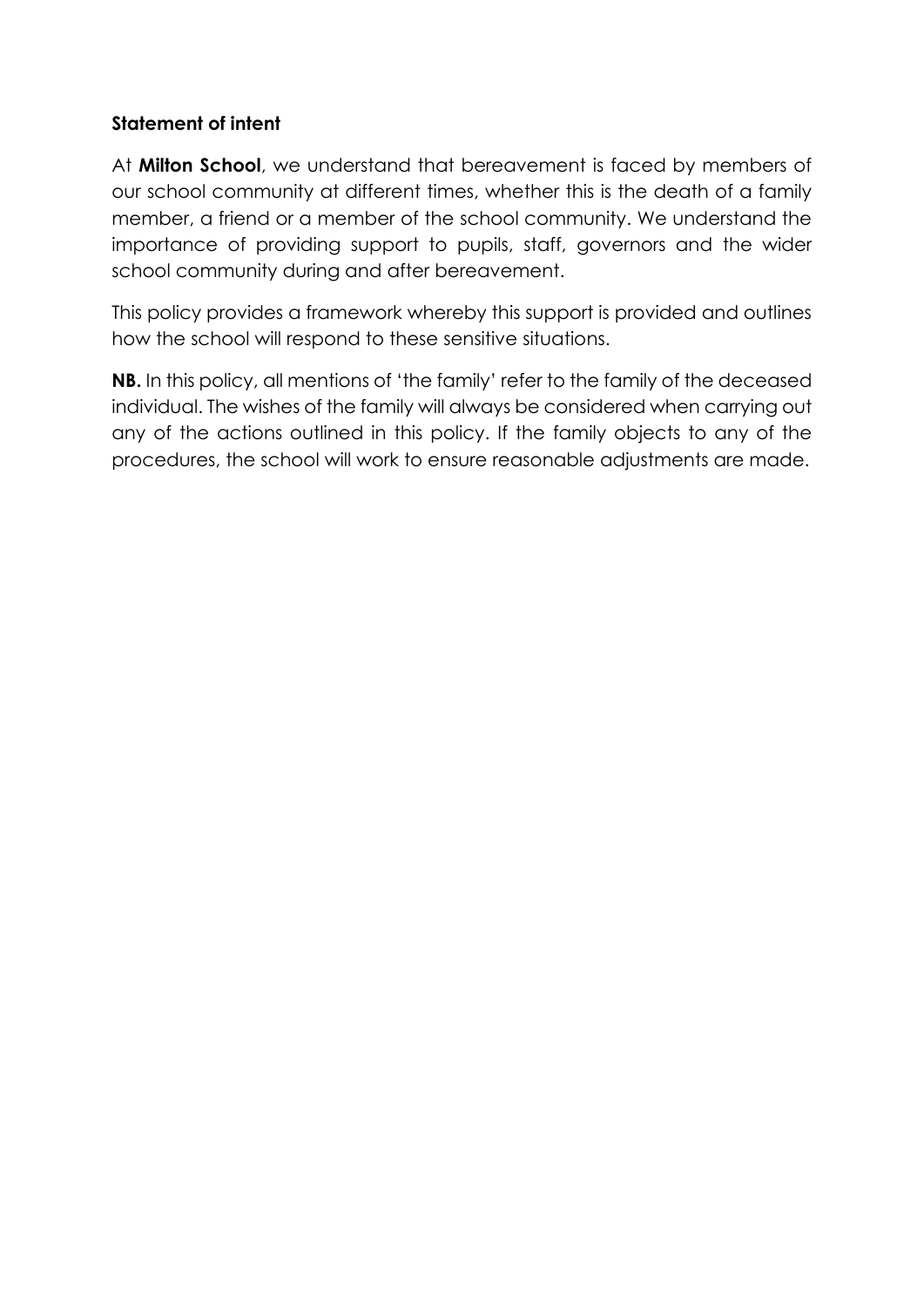## <span id="page-3-0"></span>**1. Legal framework**

- 1.1. This policy has due regard to all relevant legislation and statutory guidance including, but not limited to, the following:
	- Children Act 1989
	- Employment Rights Act 1996
	- Equality Act 2010
	- DfE (2018) 'Mental health and behaviour in schools'
	- DfE (2019) 'Keeping children safe in education'
	- Department for Business, Energy and Industrial Strategy (2018) 'Good Work Plan'
	- The Parental Bereavement Leave and Pay Regulations 2020
	- Parental Bereavement (Leave and Pay) Act 2018
- 1.2. This policy has been created with due regard to the following guidance:
	- Winston's Wish (2019) 'A Guide to Supporting Grieving Children and Young People in Education'
	- Winston's Wish (2019) 'A Strategy for Schools: Positive Responses to Death'
	- Samaritans (2017) 'Help When We Needed it Most'
	- Child Bereavement UK (2018) 'Schools' Information Pack'
- 1.3. This policy operates in conjunction with the following school policies:
	- Child Protection and Safeguarding Policy
	- Social, Emotional and Mental Health (SEMH) Policy
	- Behavioural Policy
	- Anti-bullying Policy
	- Disciplinary Policy and Procedure
	- Maternity, Paternity, Adoption and Parental Leave Policy

## <span id="page-3-1"></span>**2. Roles and responsibilities**

- 2.1. The **governing board** will be responsible for:
	- Overseeing the implementation of this policy.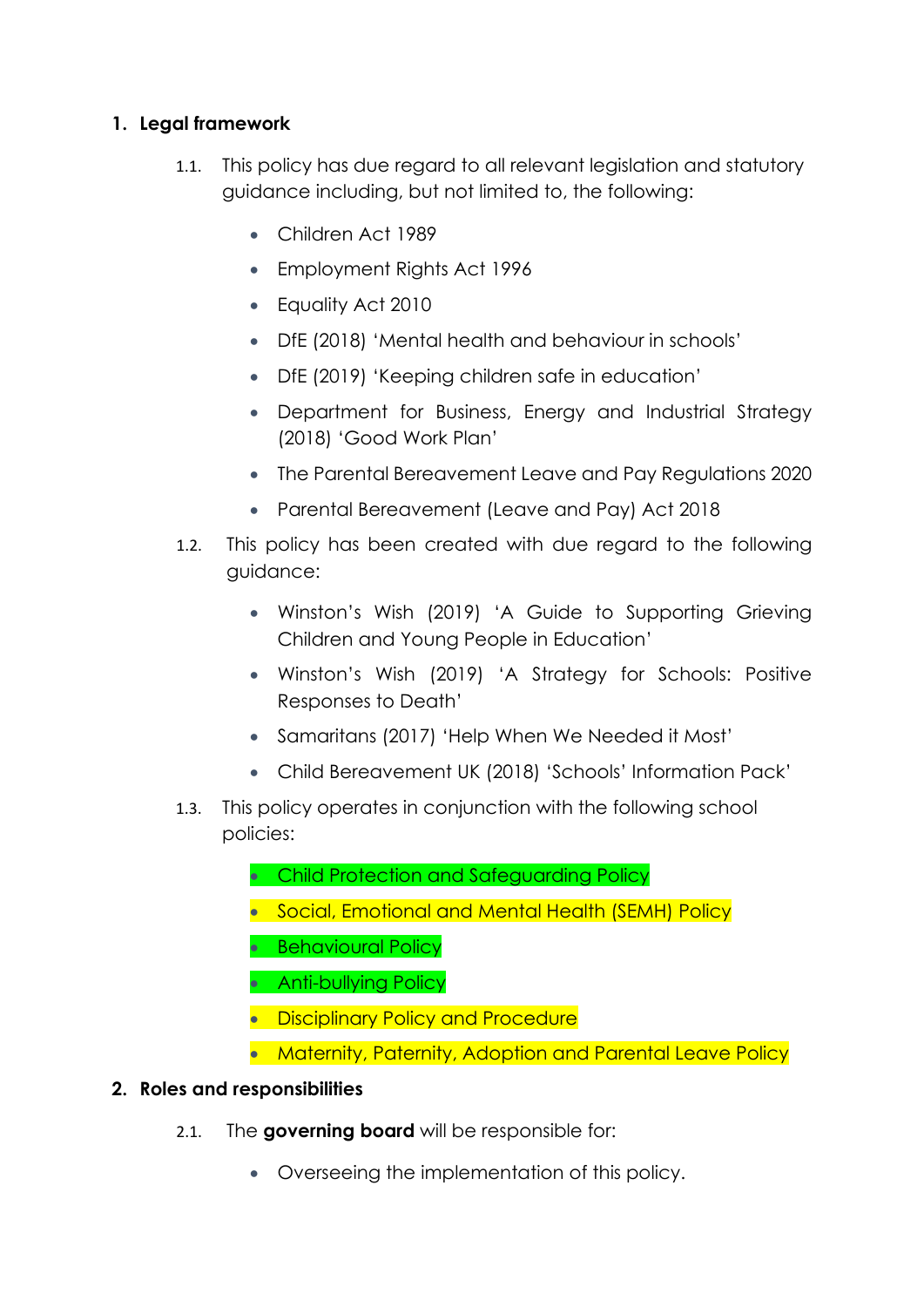- Reviewing this policy with the **Principal** on an **annual** basis to ensure its effectiveness.
- 2.2. The **Principal** will be responsible for:
	- The overall implementation of this policy.
	- Liaising with external agencies, as appropriate.
	- Informing governors and staff when a death occurs and arranging for pupils to be informed, as appropriate and with approval from the family.
	- Being the first point of contact for staff, pupils and parents directly involved in a death, or designating this role to another appropriate member of staff.
	- Responding to any enquiries from the media or the wider school community, or appointing a member of staff to undertake these duties.
	- Ensuring staff have the necessary training to support bereaved pupils and to deliver sensitive news.
- 2.3. All staff will be responsible for:
	- Undertaking bereavement support training and conducting in-school training to share their knowledge with other staff.
	- Supporting the **Principal** in carrying out the procedures outlined in this policy.
	- Supporting staff, pupils and parents following a death, as directed by the **Principal**.
	- Supporting other staff members with communicating the news of a death.
	- Making referrals pupils, staff and other members of the school community to receive support.
- 2.4. The media spokesperson will be responsible for:
	- Liaising with the media as required.
	- Monitoring media and social media activity regarding the death.
	- Respecting the family's wishes in relation to what information can be provided to the media.
	- This will be a member of SLT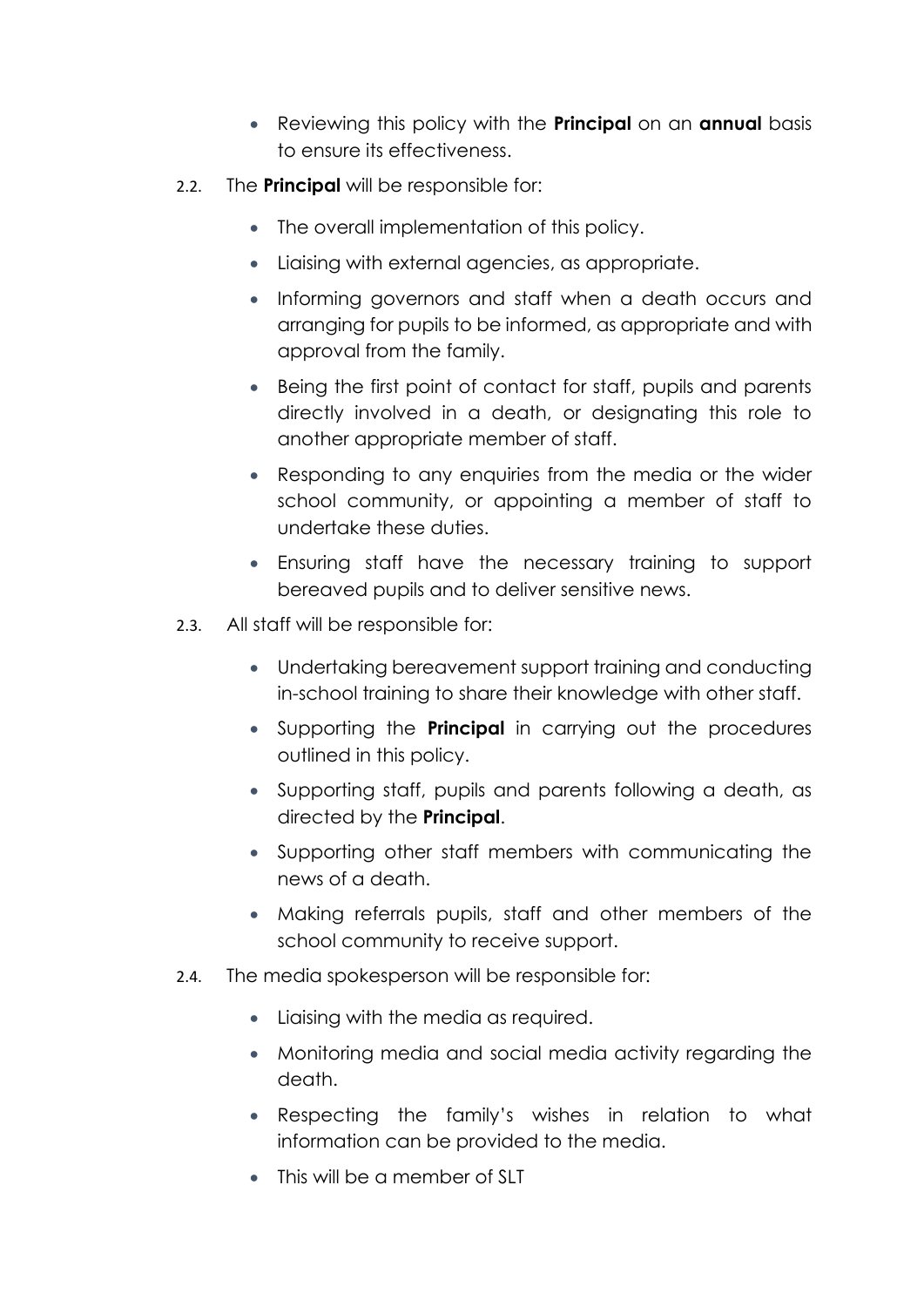- 2.5. All staff members will be responsible for:
	- Undertaking any bereavement support training arranged by the **Principal**
	- Seeking support from pastoral staff as appropriate.
	- Supporting their colleagues and pupils following a death, as appropriate.

## <span id="page-5-0"></span>**3. The initial response**

- 3.1. If the family or member of staff contacts the school to inform them of a death, the member of staff that answers the phone will transfer the call to the **Principal** or **member of SLT**
- 3.2. If the school is made aware of the death through a source other than the family, the **Principal** will contact the family either by phone or through a home visit.
- 3.3. The **Principal** will gather factual information about what has happened and establish the family's wishes with regards to what information will be communicated to the school community and how.
- 3.4. If a death affects the entire school, e.g. the death of a pupil or member of staff, the **Principal** will inform the family that staff and pupils will be informed as soon as possible.
- 3.5. If the death affects an individual member of staff, e.g. the death of a relative, the **Principal** will ask the member of staff if they would like this to be communicated to any of their colleagues. If it is decided that the death will be communicated, the **Principal** will discuss with the staff member what information will be communicated and how they would like it to be delivered.
- 3.6. If a death affects an individual pupil, e.g. the death of a parent, the **Principal** will ask the family if they would like this to be communicated to the school community. If it is decided that the death will be communicated, the **Principal** will discuss with the family, and the pupil if possible, what information will be communicated and how the family would like it to be delivered.
- 3.7. If the death of a pupil's family member occurs while the pupil is at school, a member of the pupil's family will be asked to come to the school to inform the pupil of what has happened and to take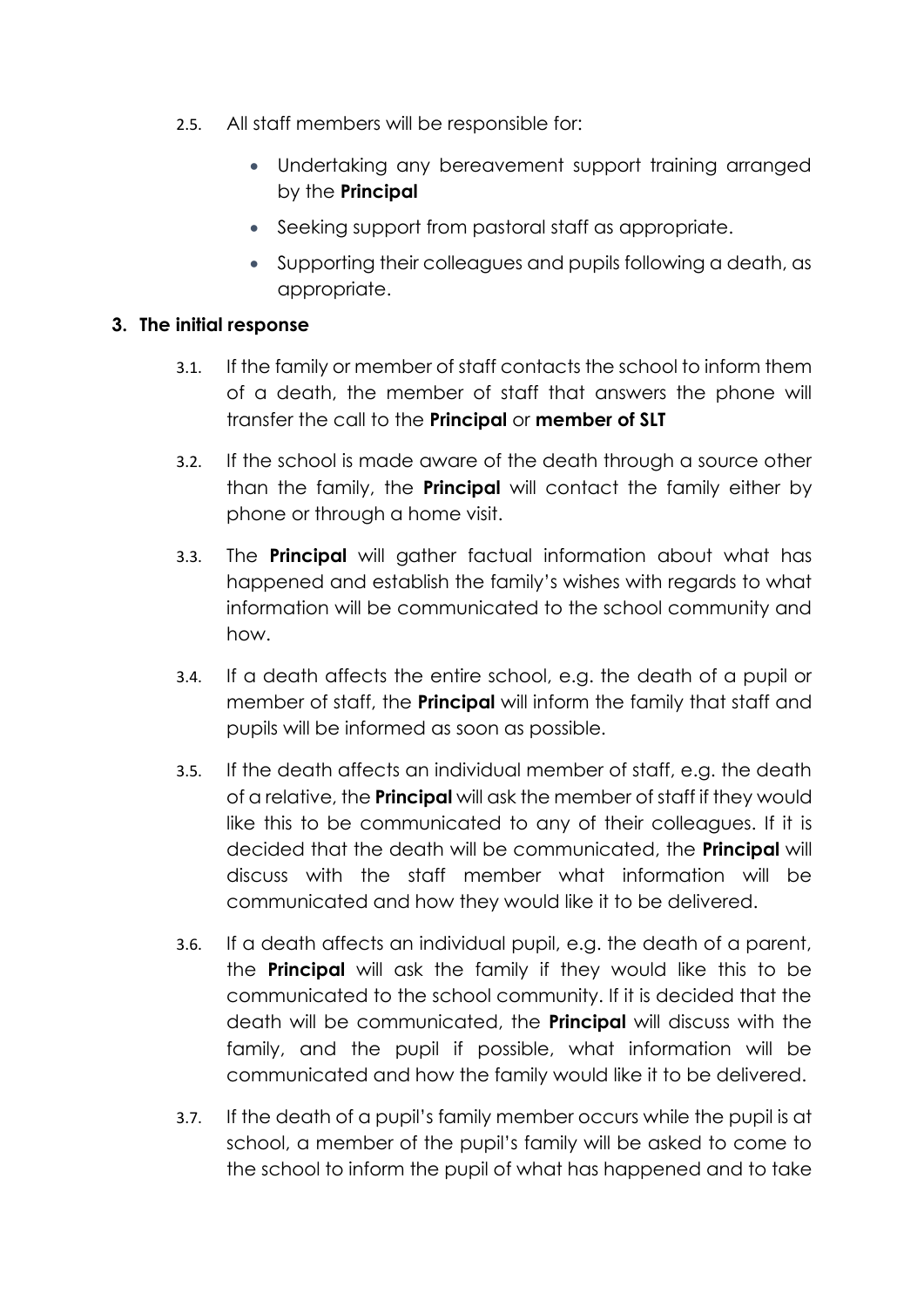them home. If this is not possible, arrangements will be made for a member of staff to take the pupil home.

- 3.8. The **Principal** will make contact with any other agencies as required, e.g. the police.
- 3.9. The **Principal** will decide if any temporary variation needs to be made to the school timetable, e.g. rearranging or cancelling certain lessons.
- 3.10. In the event of the death of the **Principal**, the **Vice Principal** will be responsible for the duties outlined above.

## <span id="page-6-0"></span>**4. Informing staff and governors**

- 4.1. Staff and governors will be informed of the death before pupils.
- 4.2. All staff and governors will be invited to a meeting by the **Principal** as soon as practicable.
- 4.3. Absent staff and governors, including part-time and peripatetic staff, will be identified so they can be informed as soon as possible. If it is not possible for absent staff to be told in person, a phone call will be arranged.
- 4.4. Any information provided to staff and governors during the meeting will have prior approval from the family.
- 4.5. During the meeting, the **Principal**, will:
	- Explain what happened leading up to the death.
	- Give a factual explanation of how the death occurred.
	- Allow time for staff and governors to discuss what has happened and how they feel.
	- Identify what internal and external support is available to staff and governors.
	- Discuss the arrangements for informing pupils, including whether all pupils will be told and who will be responsible for informing them.
- 4.6. Staff members that will be responsible for informing pupils about the death will be provided with a script which sets out what pupils should be told and includes information on how to answer some difficult questions.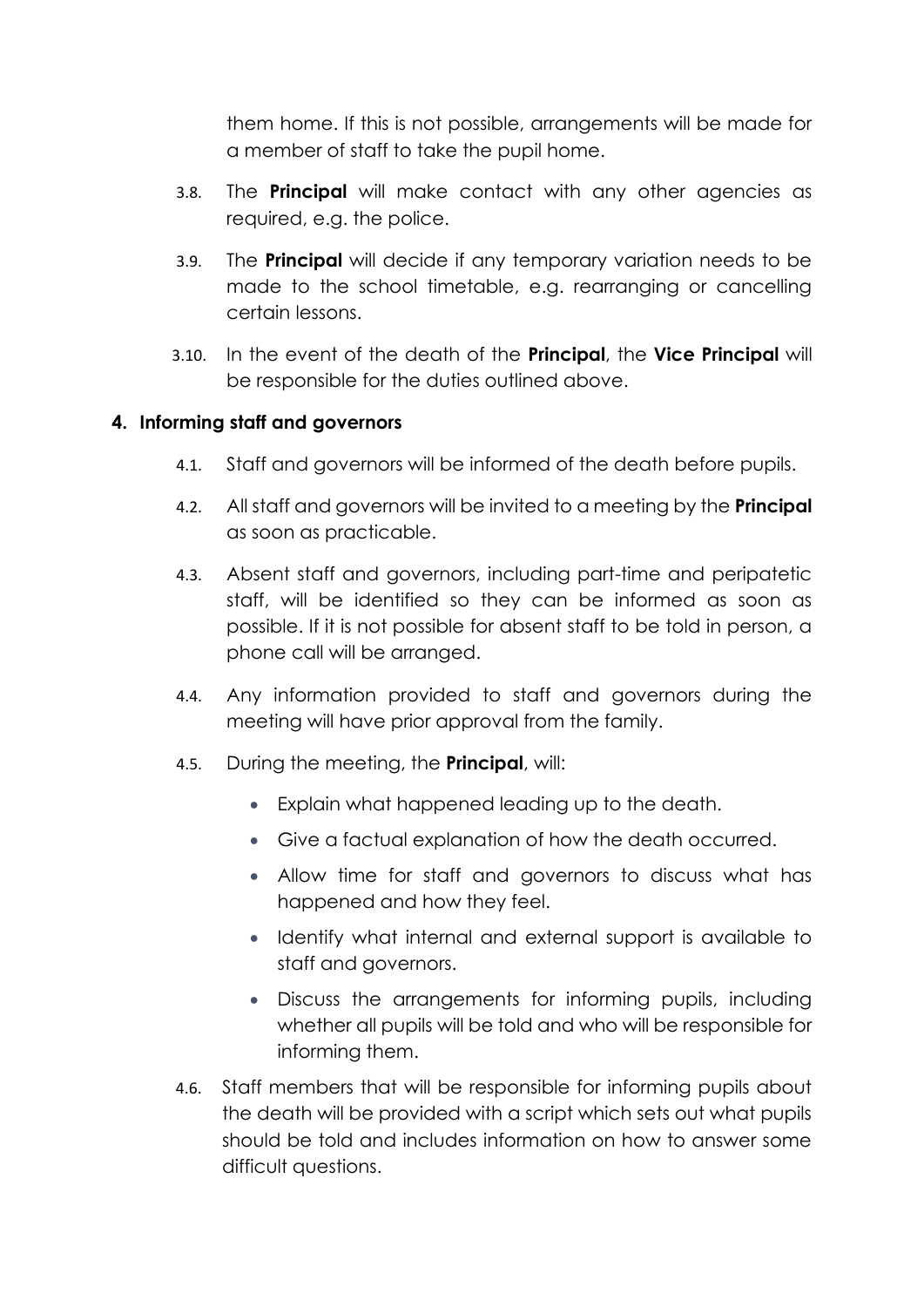4.7. The **Principal** and SLT will create the script, with input from the family.

## <span id="page-7-0"></span>**5. Informing pupils**

- 5.1. The **Principal** will have a discussion with the family about whether all pupils need to be informed about the death.
- 5.2. If the death affects the whole school, e.g. the death of a staff member or pupil, the **Principal** will strongly recommend to the family that all pupils should be informed; however, if the death does not affect the whole school, it may be more appropriate to just inform certain groups of pupils.
- 5.3. The **Principal** will make the final decision regarding which pupils will be informed.
- 5.4. Where possible, pupils will be informed about the death in small groups by a member of staff that is familiar to them at the same time, e.g. during form time.
- 5.5. Pupils with specific needs that may influence their response to being informed about the death will be identified and told separately. These needs include the following:
	- Pupils that had a long-term and/or close relationship with the individual who has died
	- Pupils with a history of loss
	- Pupils who have difficulty managing their emotions or behaviour
- 5.6. Staff responsible for informing pupils will use the script provided to them.
- 5.7. To ensure all pupils are told about the death in an ageappropriate way, a number of scripts may be created and distributed to staff with clear instructions of which script to use for which year group.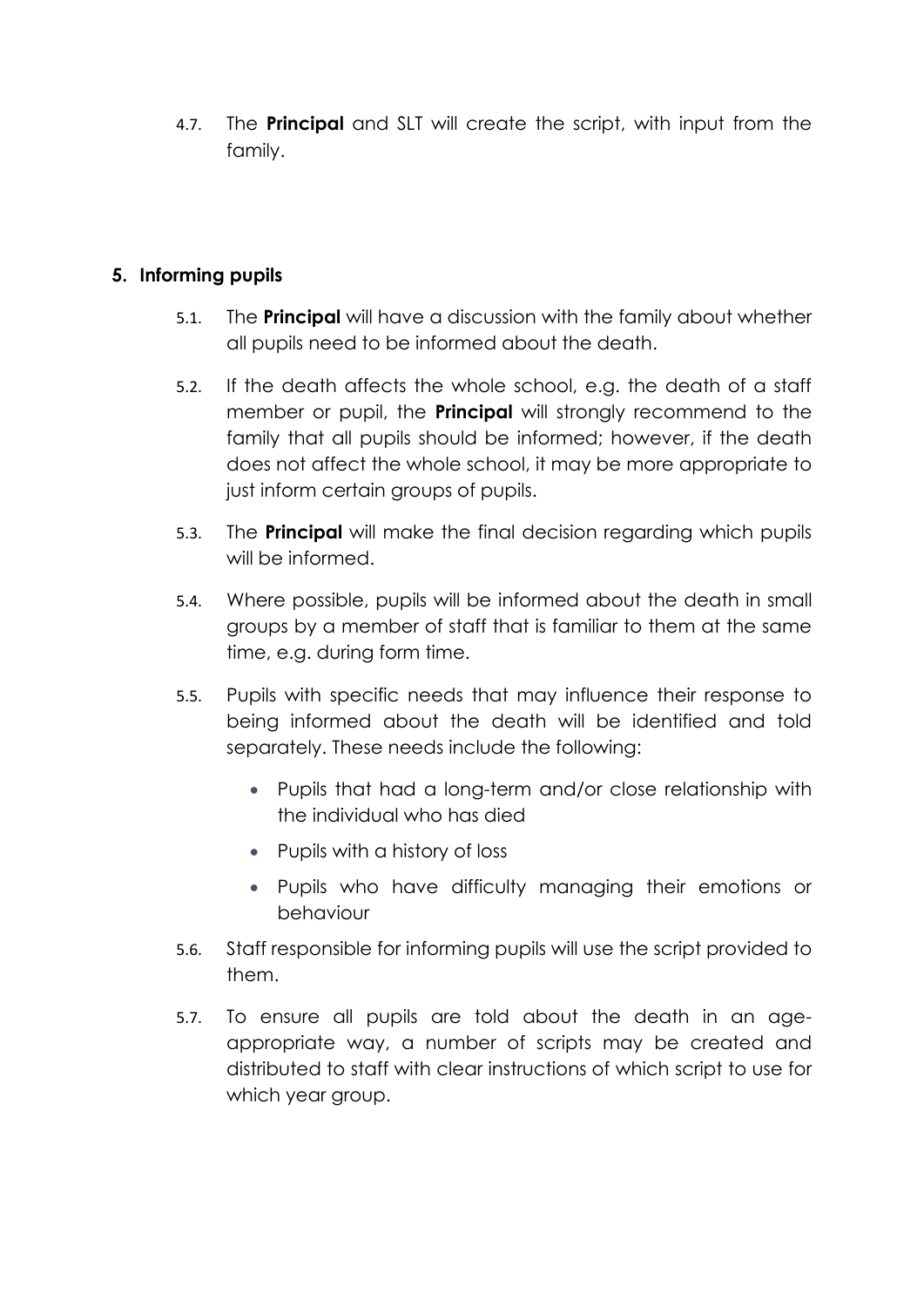- 5.8. Where possible, a member of SLT will be present when pupils are told about a death so they can help with answering any questions.
- 5.9. Pupils will be given time to ask questions about what has happened and to talk about how they are feeling.
- 5.10. Any questions that are asked by pupils will be answered factually.
- 5.11. Pupils will be told where they can go to in school for support and will also be directed to any external support.

## **Informing pupils in a large group**

- 5.12. If it is not possible to inform pupils about a death in small groups, the **Principal**, in communication with the family, will decide if it would be appropriate to inform pupils in a large group, e.g. during an assembly.
- 5.13. Where an individual pupil has been bereaved, they will be asked if they want to attend the assembly and, if they do not want to be involved, appropriate support will be arranged for the pupil during and after the assembly.
- 5.14. The **Principal** will tell the family and, where relevant, the bereaved pupil exactly what they will say and to whom.
- 5.15. The **PrincipaL & SLT**, will deliver the information to pupils.
- 5.16. After pupils have been informed, they will go to their **class rooms** and be given time to express any thoughts or feelings about what they have been told.

#### <span id="page-8-0"></span>**6. Informing parents**

- 6.1. The **Principal** will have a discussion with the family about whether any parents need to be informed about the death.
- 6.2. If the death affects the whole school, e.g. the death of a staff member or pupil, the **Principal** will strongly recommend to the family that all parents should be informed; however, if the death does not affect the whole school, it may be more appropriate to just inform parents that are directly affected, if any.
- 6.3. A nominated member of staff will compose a letter to parents about the death. The letter will contain the basic, factual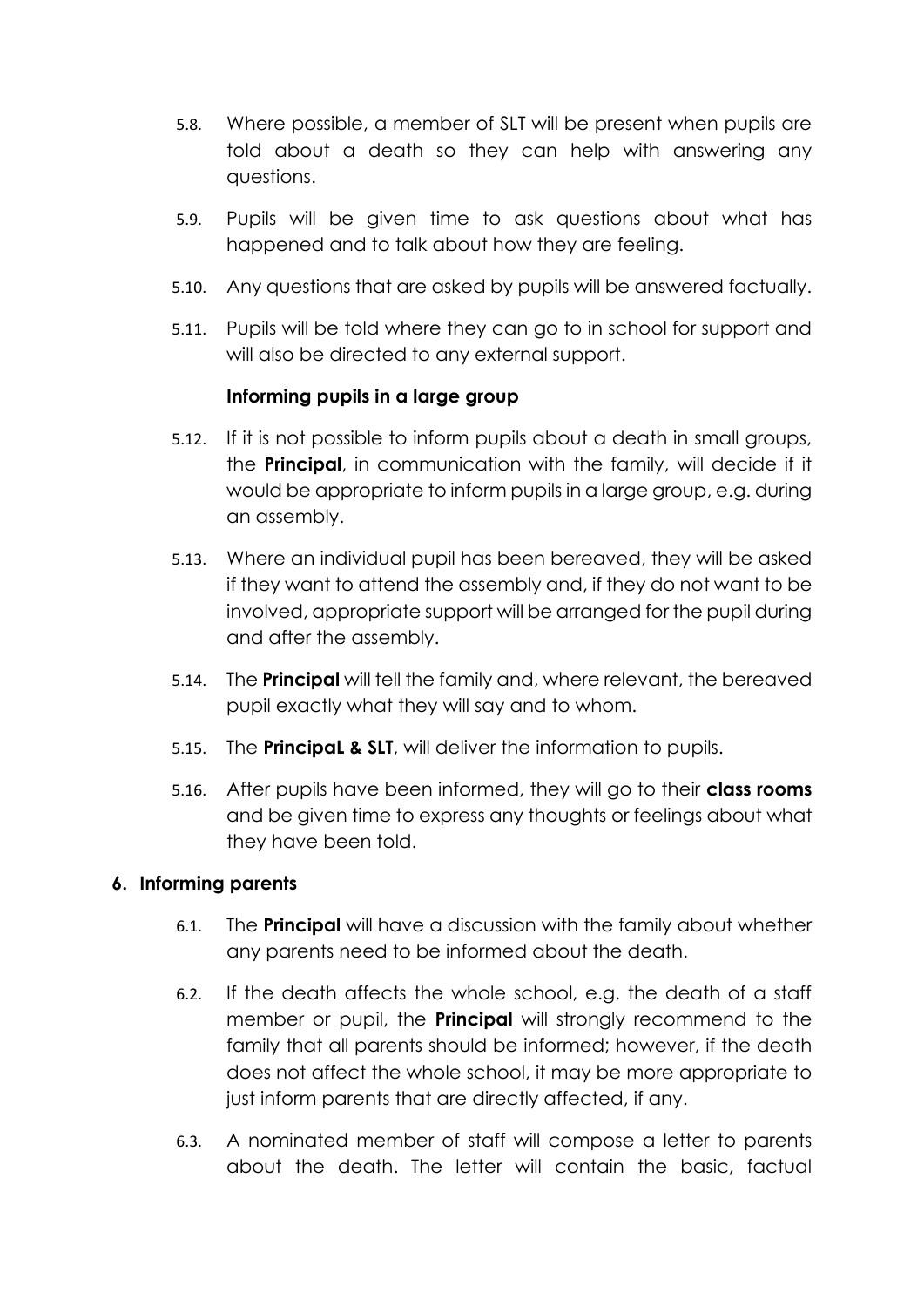information about the death, information about how the school is supporting pupils, how they can support their children, and who to direct questions or concerns to.

## <span id="page-9-0"></span>**7. Funerals**

- 7.1. If appropriate, the **Principal** will discuss with the family whether any staff, governors or pupils are able to attend the funeral.
- 7.2. With the family's approval, the **Principal** will arrange for the school to be represented at the funeral and identify which staff and pupils may want to attend.
- 7.3. The **Principal and chair of governors** will decide if it is necessary for the school to be fully or partially closed.
- 7.4. Transportation to and from the funeral will be arranged for staff and pupils, as appropriate.
- 7.5. Necessary cover arrangements will be made for staff attending the funeral.

## <span id="page-9-1"></span>**8. The media and social media**

- 8.1. Any communication with the media or social media activity will be agreed with the family.
- 8.2. Only the appointed media spokesperson will deal with media enquiries and communications. Staff, governors and pupils will not respond to any media enquiries themselves or make any public statements about the death.
- 8.3. Staff, governors and pupils will not post any information about the death on social media. The media spokesperson will investigate any post made regarding the death and will refer any concerns to the **Principal.**
- 8.4. If information about the death is circulated on social media prior to the school making an official statement, the **Principal** and media spokesperson will release a statement on the school's social media channels, with the agreement of the family, to prevent rumours from spreading.
- 8.5. Comments and other activity on school-posted social media statements will be monitored and moderated by the media spokesperson.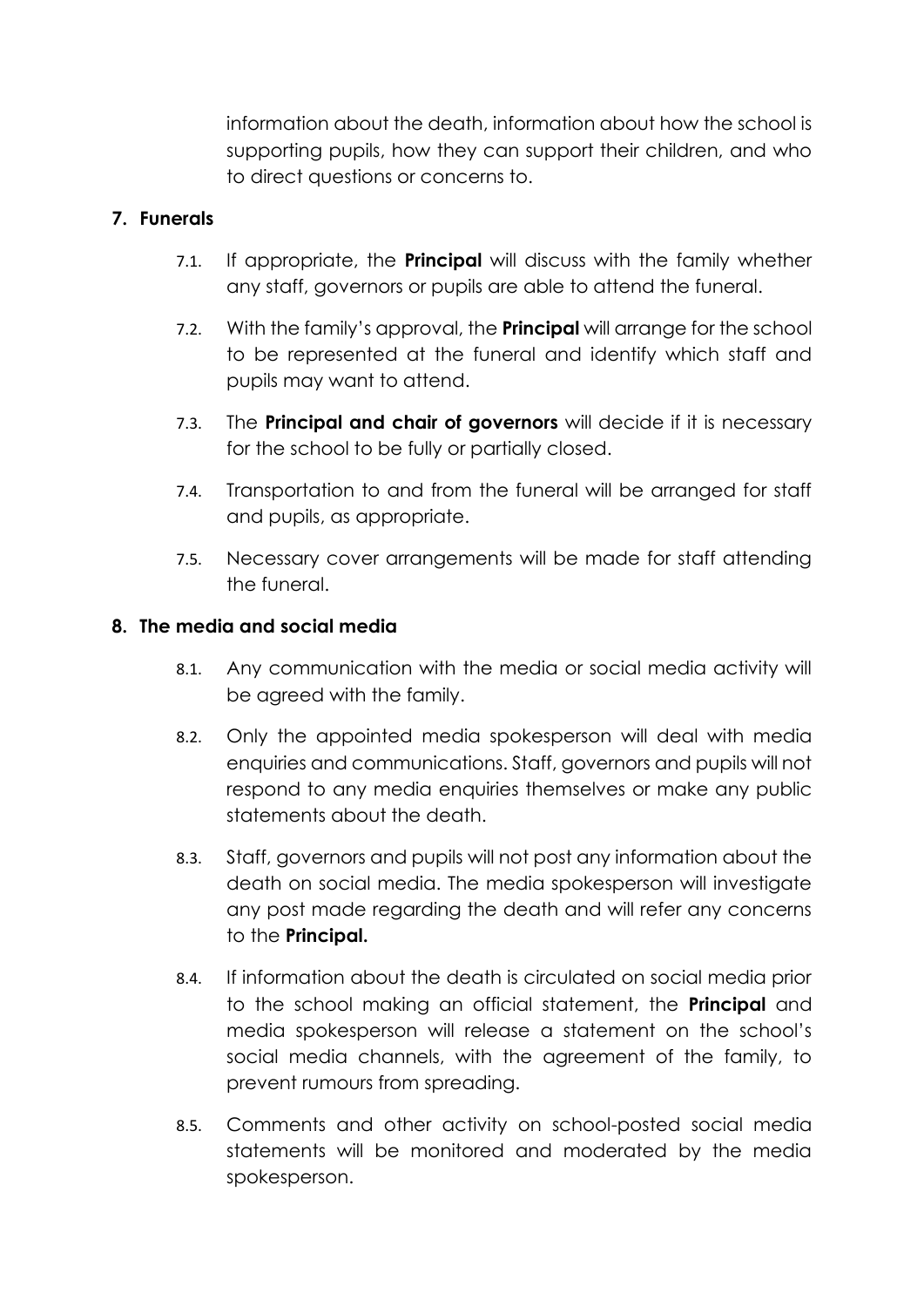- 8.6. If staff, governors or pupils find any false, negative or malicious information being posted about the death on social media, they will report this to the **Principal**.
- 8.7. If a member of staff is found to have been posting content on social media or providing information to the media that is false, negative or malicious, action will be taken in line with the **Disciplinary Policy and Procedure**.
- 8.8. If a pupil is found to have been posting content on social media or providing information to the media that is false, negative or malicious, action will be taken in line with the **Behaviour Policy**.

## <span id="page-10-0"></span>**9. Support for the family**

- 9.1. The **Principal** will be the main point of contact between the school and the family, or will appoint another member of staff to this role where necessary.
- 9.2. The **Principal** will invite the family into the school to discuss how the school can best support them.
- 9.3. The family's wishes and feelings will always be considered and respected when making decisions and conducting activities relating to the death.
- 9.4. Any support that is put in place will be decided on a case-bycase basis, depending on the family's needs and wishes. Support could include the following:
	- Sending a letter of condolence
	- Giving the family the opportunity to collect any personal belongings of the person who has died
	- Inviting the family to commemorative events held by the school

#### <span id="page-10-1"></span>**10.Support for staff**

- 10.1. Staff directly affected by the death, e.g. if they are a relative or close friend of the individual that has died, will be identified and the appropriate support will be put in place.
- 10.2. The level of support will be decided on a case-by-case basis by the **Principal**, and may include the following: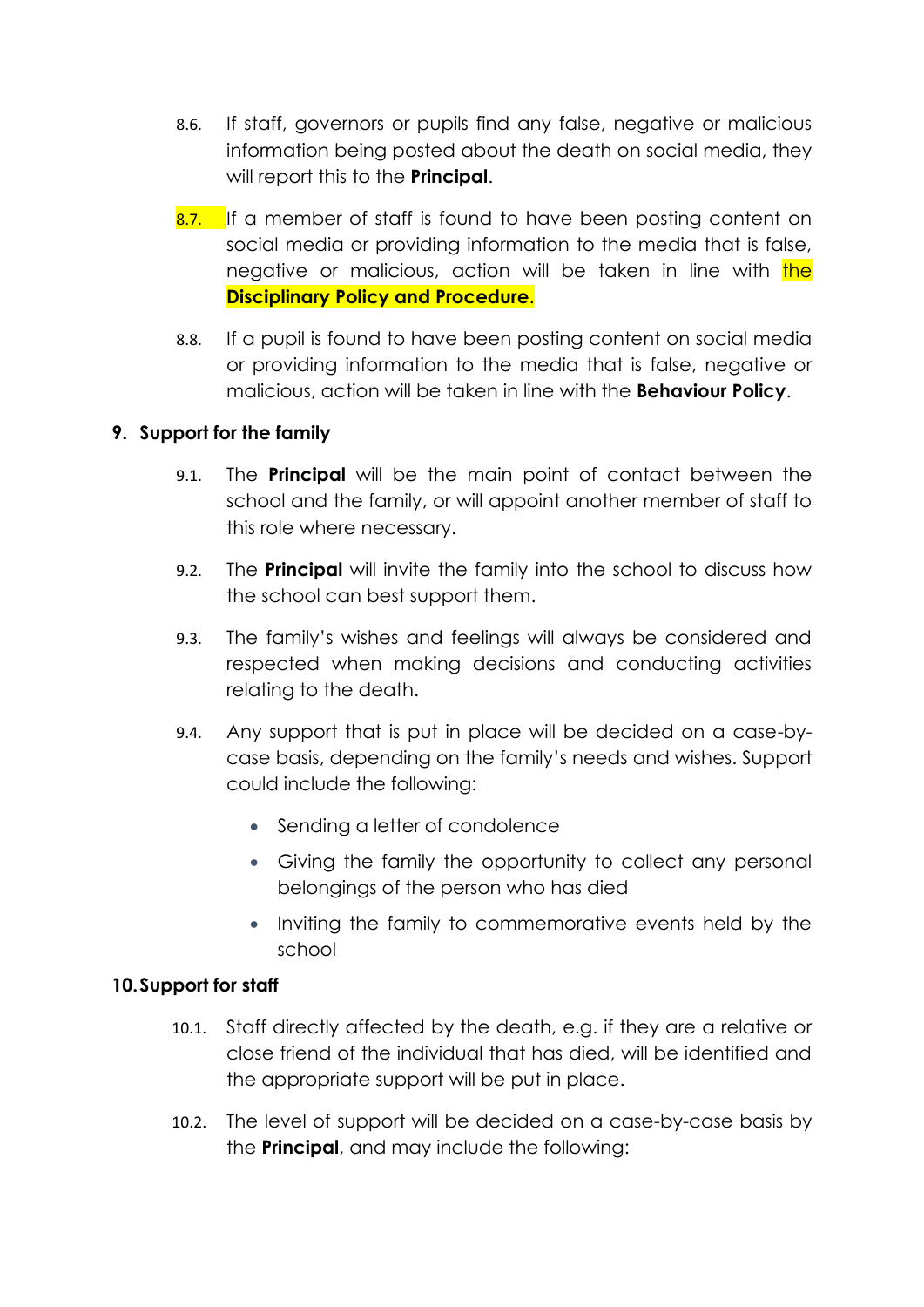- Ensuring the staff member is not left on their own
- Arranging for lessons or other duties to be covered
- Organising bereavement leave
- 10.3. Staff who lose a child under the age of 18, or suffer a stillbirth from 24 weeks of pregnancy, irrespective of how long they have worked at the school, will be given a minimum of two weeks' paid bereavement leave.
- 10.4. Staff may take bereavement leave as either a single block of two weeks, or as two separate blocks of one week, each taken at different times across the first year after their child's death.
- 10.5. Any member of staff who loses a child under the age of 18 or suffers a stillbirth from 24 weeks of pregnancy, and has been employed at the school for at least 26 weeks up to the end of the 'relevant week' (i.e. the week, ending with a Saturday, immediately before the week of the death or stillbirth), will be able to claim Statutory Parental Bereavement Pay (SPBP). To be eligible, the staff member must also:
	- Continue to be employed up to the day the child dies or is stillborn.
	- Earn on average £120 a week before tax over an 8-week period.
	- Give the school the correct notice and information for SPBP.
- 10.6. Staff members will be eligible for SPBP if they meet the government's eligibility criteria in its '[Statutory Parental](https://www.gov.uk/parental-bereavement-pay-leave/check-if-youre-eligible)  [Bereavement Pay and Leave](https://www.gov.uk/parental-bereavement-pay-leave/check-if-youre-eligible)' guidance.
- 10.7. The government's [tables](https://www.gov.uk/government/publications/tables-showing-relevant-weeks-and-start-dates-for-statutory-parental-bereavement-pay) showing relevant weeks and start dates for SPBP will be used to check staff members' entitlement to SPBP, and when it should be paid.
- 10.8. Full details regarding bereavement leave and SPBP can be found in the school's **Maternity, Paternity, Adoption and Parental Leave Policy**.
- 10.9. Any member of staff who loses a child after 24 weeks of pregnancy, or during maternity leave, will not lose their entitlement to maternity leave and pay.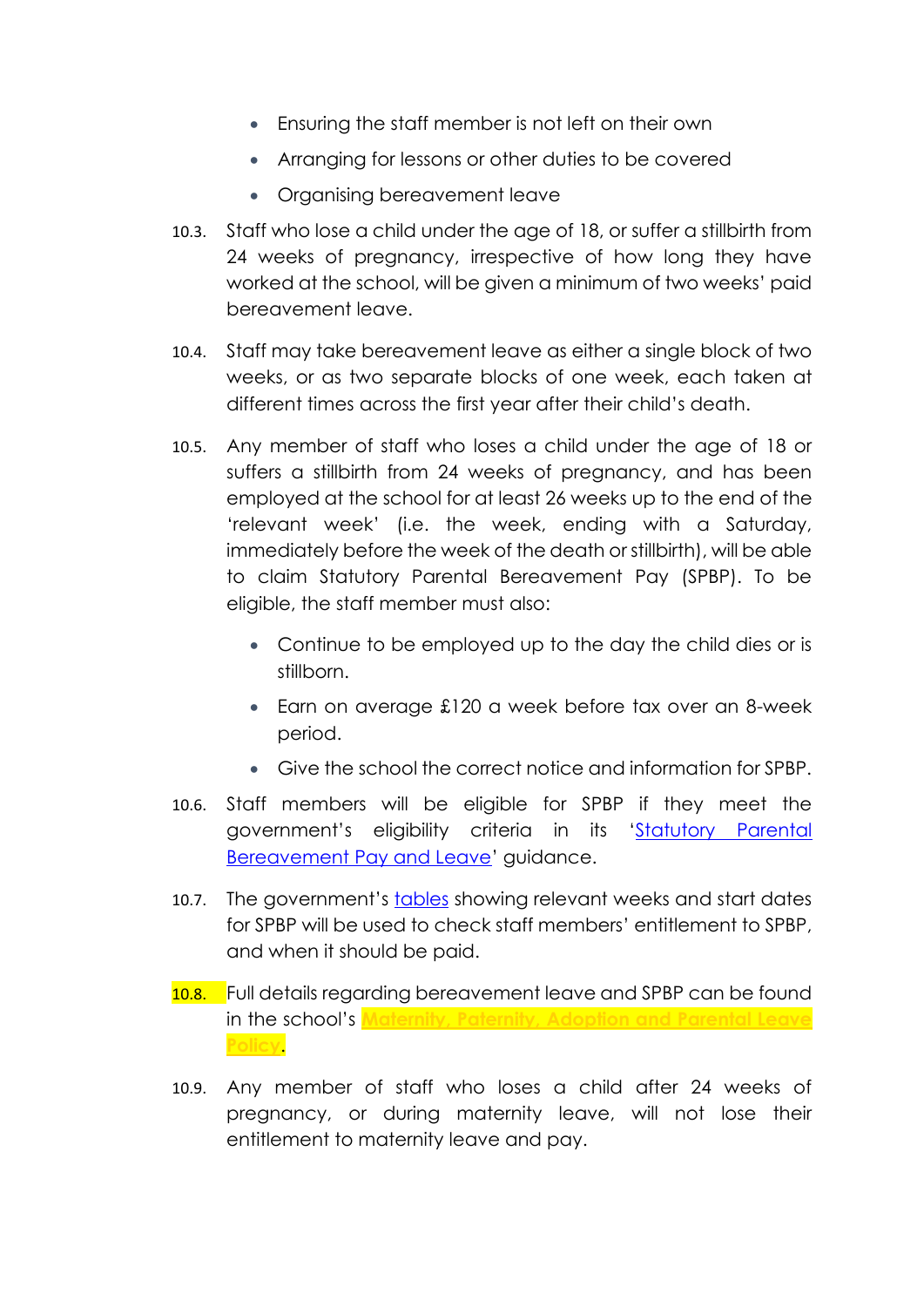- 10.10. All staff members will be offered the opportunity to speak to a member of the SLT team.
- 10.11. Staff members will be given information about the in-school and external support they can access.
- 10.12. A designated room will be made available to staff where they can go during break and lunchtimes to meet with other staff and share their thoughts and feelings.
- 10.13. Staff will be vigilant to the signs that indicate their colleagues have been affected by bereavement and will offer them support or make a referral to a member of pastoral staff.

#### <span id="page-12-0"></span>**11.Support for pupils**

## **Pupils that have experienced a significant bereavement, e.g. of a family member**

- 11.1. A member of staff that is familiar with the pupil will be appointed to act as their main point of contact – the pupil will be made aware of who the staff member is.
- 11.2. The **Principal** will contact the pupil's family to discuss whether the pupil will be attending school.
- 11.3. Any support put in place for a pupil will be pupil-led, based on their needs and wishes.
- 11.4. When deciding what support will be put in place for a pupil, the impact the death will have on the pupil will always be considered in the context of pre-existing factors. The following contextual factors will be considered:
	- The circumstances surrounding the death, e.g. was it under traumatic circumstances, was the death expected, or did multiple people die?
	- The relationship between the pupil and the person who has died.
	- The ability of the pupil's family to support them following the death, e.g. if a pupil's parent has died, how able is the surviving parent to support the pupil?
	- Family factors such as size, financial state, structure, style of coping, communication and stressors that affect the child.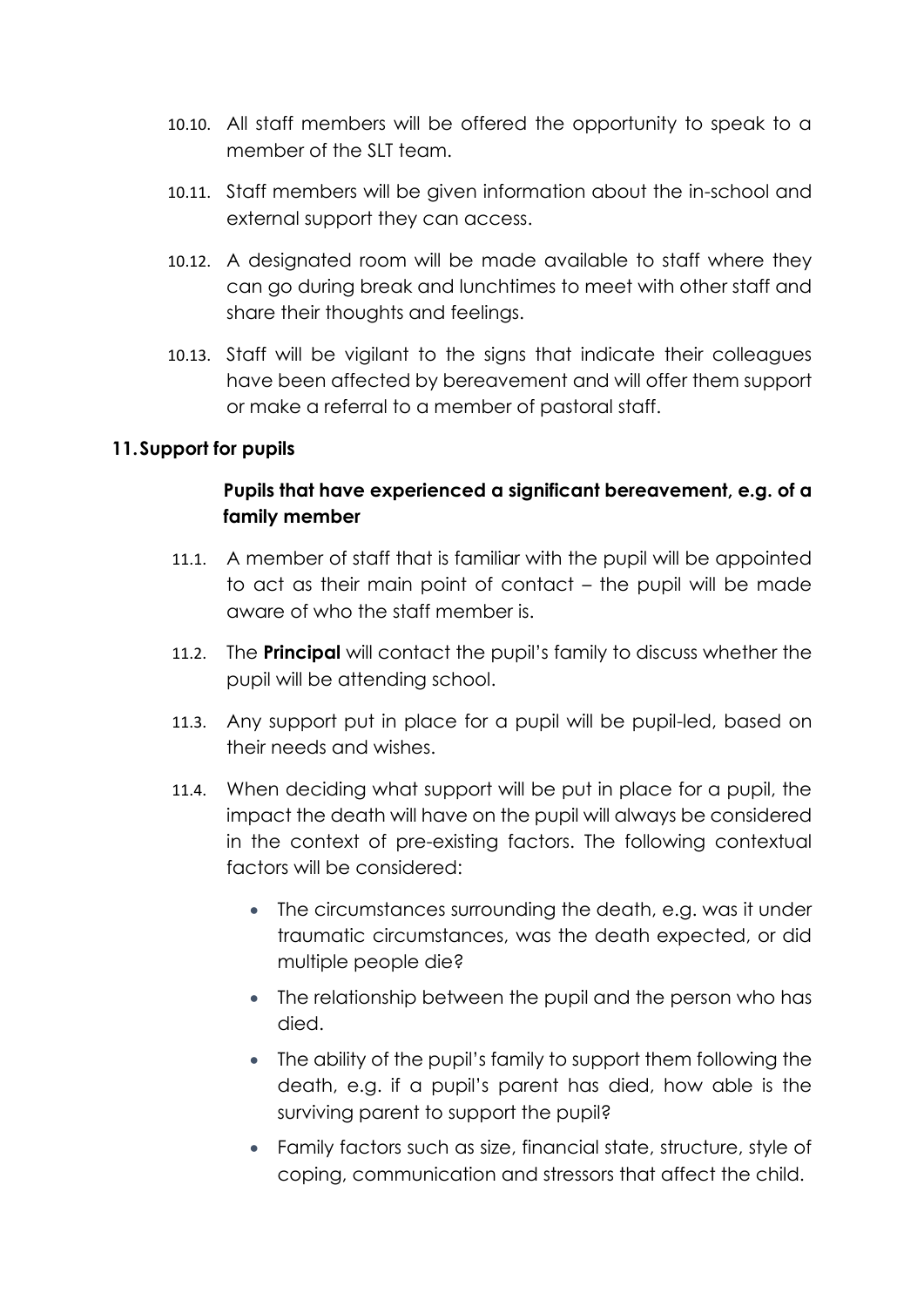- The support the pupil has from their peers and other organisations and people.
- Characteristics of the pupil, including their age and any SEND they have.
- 11.5. The pupil will be a part of discussions regarding who should be informed about the death and how, where appropriate.
- 11.6. If a pupil chooses to attend school immediately after a bereavement, they will be allowed a flexible timetable and staff members will be made aware that the pupil may not be able to work to their usual capacity. The designated staff member will keep in communication with the pupil's family to inform them about how the pupil is doing.
- 11.7. If the pupil is absent from school following the bereavement, they will be made aware of who has been informed about what has happened and what they were told.
- 11.8. The designated staff member will make regular contact with the pupil during their absence.
- 11.9. The **Principal**, designated staff member, pupil and the pupil's family will make arrangements for the pupil's return to school, e.g. a phased return.
- 11.10. If a death occurs soon before or during a time where the pupil will take an exam, the **Exams Officer** will report the circumstances to the exam board who will decide if special considerations apply.
- 11.11. If a pupil misses an exam due to the death of a close family member or friend, the **Exams Officer** will report this to the appropriate exam board who will then make a decision as to whether special considerations can be applied.
- 11.12. Any safeguarding concerns regarding a bereaved pupil will be dealt with in line with the **Child Protection and Safeguarding Policy**.

## **Support for all pupils**

11.13. All pupils, even those not directly affected by the death, will need to be supported following a death, particularly if the death affects the whole school community, e.g. the death of a staff member.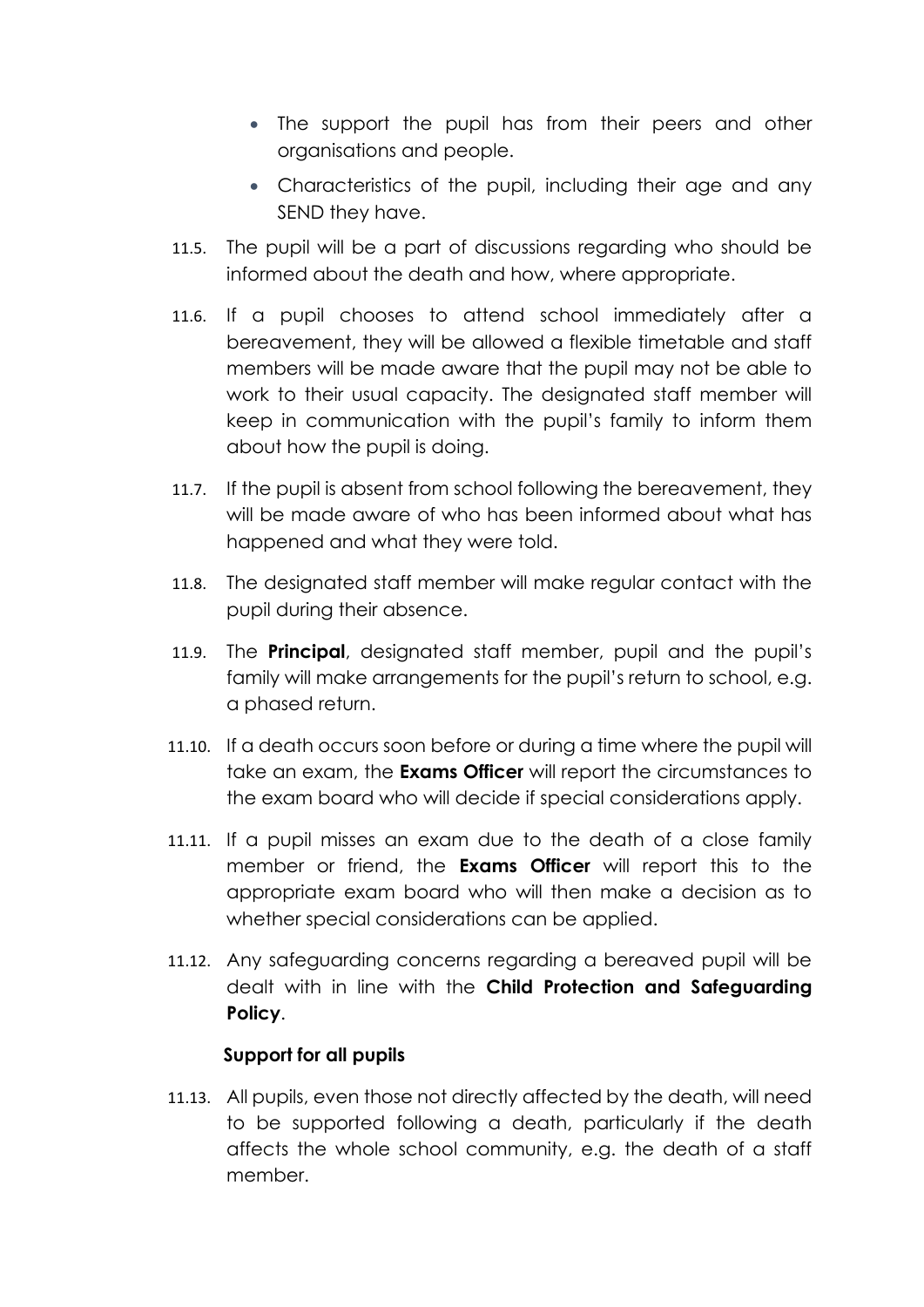- 11.14. Pupils will be given the opportunity to speak to a member of staff.
- 11.15. Staff will talk to pupils about what has happened using ageappropriate and developmental stage appropriate language.
- 11.16. Following a death in the school community, pupils will be invited to take part in remembrance activities, e.g. remembrance assemblies.
- 11.17. Staff will identify any pupils that may need more direct support and make a referral to the **Principal** who will assess what support might be required in collaboration with SLT.

#### <span id="page-14-0"></span>**12.Behaviour and SEMH issues**

- 12.1. Staff will remain vigilant to the following behaviours that a pupil may display immediately after the death of someone close to them:
	- Inability to concentrate
	- Lack of motivation
	- Tiredness and irritability
	- Heightened sensitivity to comments and remarks
	- Inability to take others' feelings into account
	- Anger, frustration or aggression
	- A general change in behaviour, e.g. becoming unnaturally quiet or withdrawn
	- Anxiety
	- Being easily upset by events that would normally be trivial to them
	- Physical complaints, such as headaches, stomach aches and a general tendency to be prone to minor illness
- 12.2. The pupil's designated staff member will keep in contact with the pupil's family and share information about how the pupil is behaving at school and home.
- 12.3. Any challenging behaviour displayed by bereaved pupils will be addressed using the individual graduated response outlined in the **Behaviour Policy**.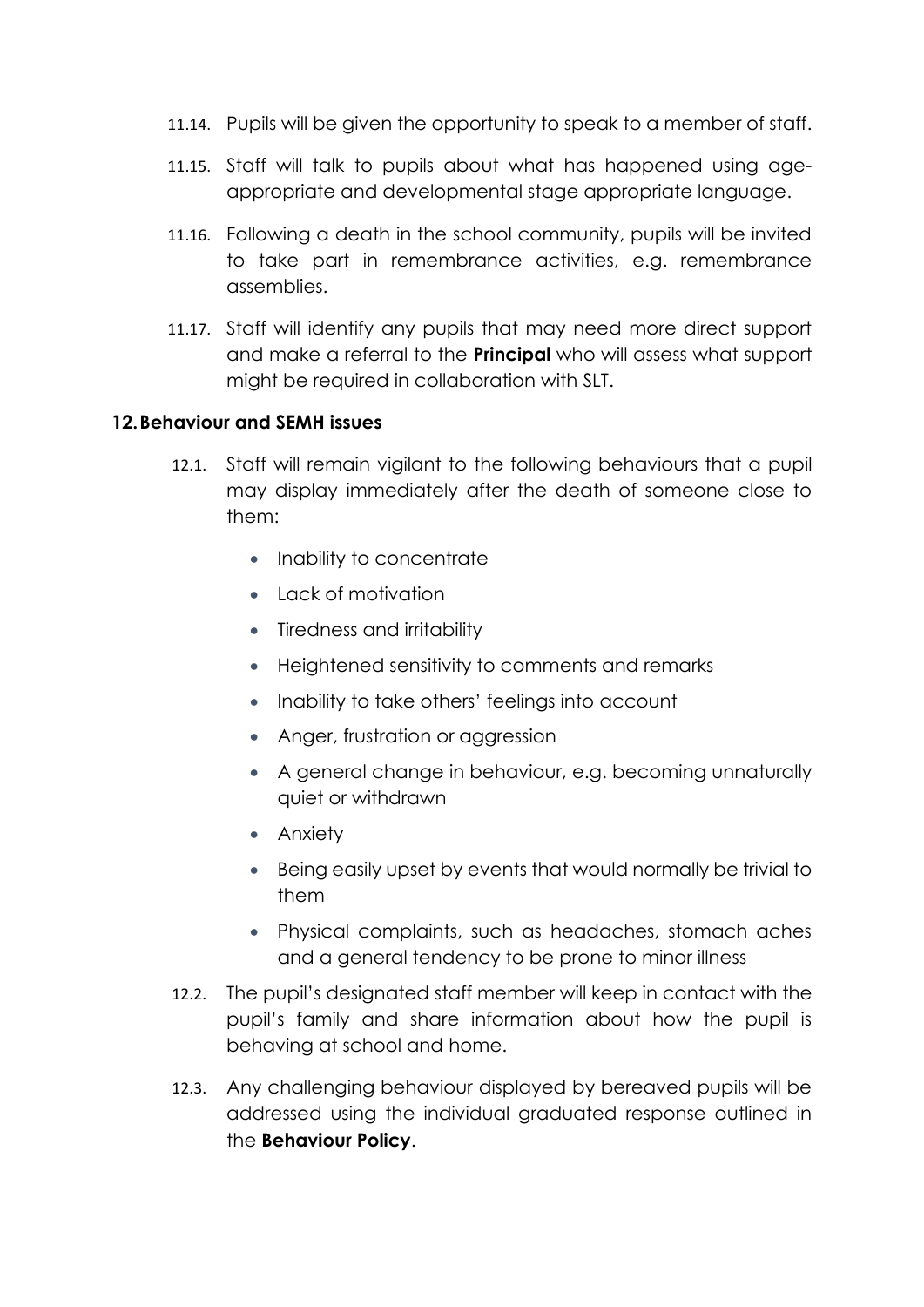- 12.4. A record will be made of anniversaries and days with regards to the death which may act as a trigger for challenging behaviour.
- 12.5. Any incidents of bullying, where a bereaved pupil is the victim or perpetrator, will be addressed in line with the **Anti-bullying Policy**, taking into account the pupil's needs and circumstances.
- 12.6. All staff members will remain vigilant to signs that a bereaved pupil is facing difficulties in relation to their psychological, physical and social development and will refer the pupil to pastoral staff who will put appropriate support in place.
- 12.7. The school's **SEMH Policy** will be followed to ensure pupils that may be vulnerable to developing or experiencing SEMH issues following a bereavement can be identified and appropriately supported.

## <span id="page-15-0"></span>**13.Specific circumstances**

13.1. The procedures outlined in this policy will be followed for all deaths affecting the school community and individual pupils; however, specific measures will be implemented for certain circumstances.

## **Pre-bereavement – when a family member is not expected to live**

- 13.2. If a pupil has an illness where they are not expected to live, their family will make the school aware of the situation and the school will ensure the appropriate support is in place.
- 13.3. A member of staff will meet with the pupil **regularly** to provide the pupil with an opportunity to talk about what is happening and how they are feeling.
- 13.4. All staff will remain vigilant to signs that the pupil is facing challenges in relation to their psychological, physical and social development and will refer any concerns SLT who will ensure appropriate support is put in place.

#### **Pupils with a life-threatening illness**

13.5. Pupils with life-threatening illnesses will be encouraged to take part in school routines as much as possible, and the school will continue to expect the usual standards of behaviour as appropriate.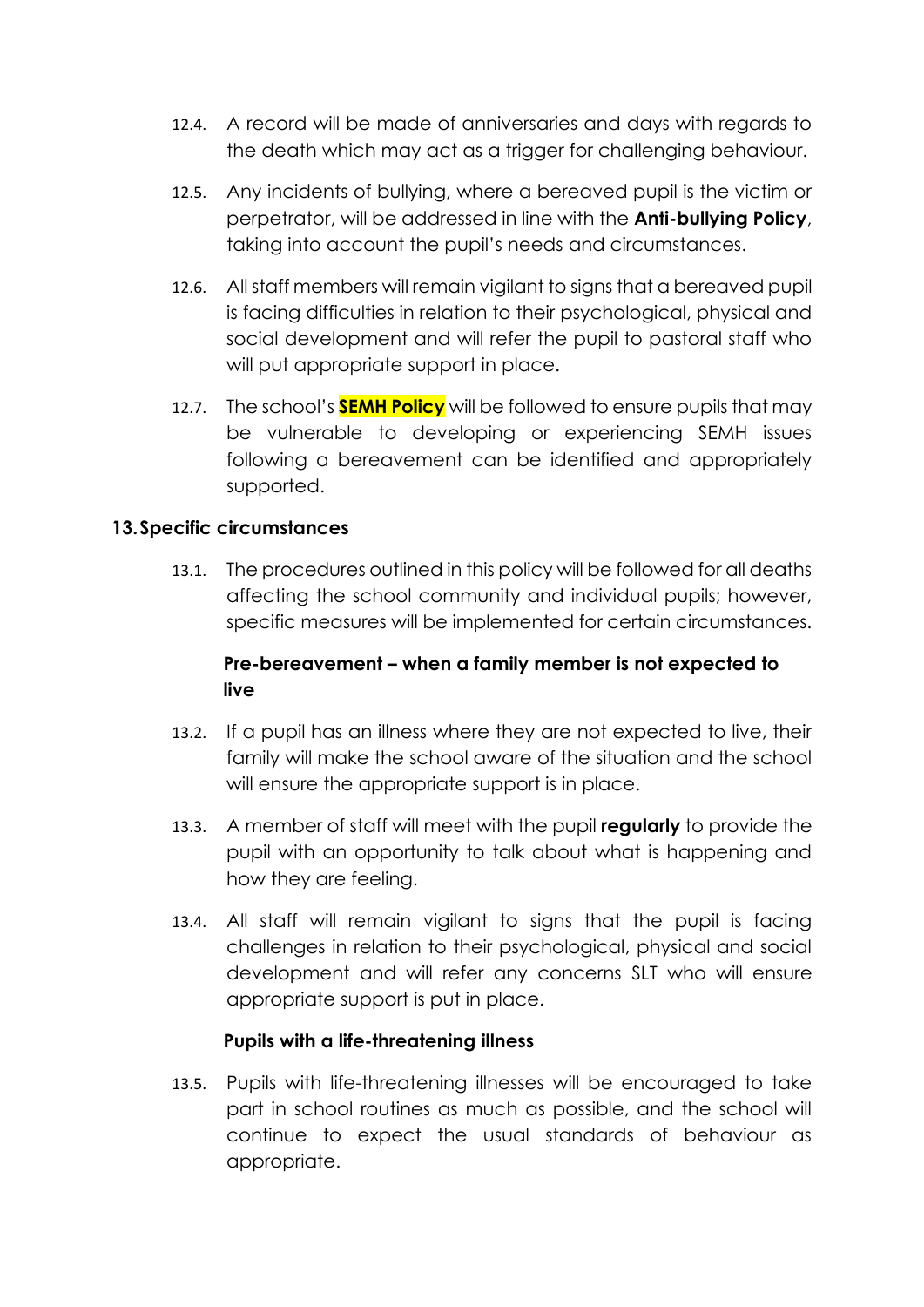- 13.6. The **Principal**, the pupil and their family, and other relevant staff members will decide how to share the news that a pupil is terminally ill with the school community.
- 13.7. Other pupils will be informed about how they can best support the pupil in the most appropriate way.
- 13.8. If the pupil is receiving treatment from a local hospice or hospital, the key professional responsible for the pupil will be identified and the **Principal** will contact this person for advice and support as necessary.

#### **Suicide**

- 13.9. The school will respond to a suspected suicide within 48 hours.
- 13.10. The **Principal**, or other appointed member of staff, will contact the police or the family as soon as possible to confirm the death and whether it is being treated as a suicide.
- 13.11. If the family does not wish the cause of death to be disclosed to the school community, the school will state that the nature and cause of death are still being determined and that additional information will be forthcoming.
- 13.12. If the death is subject to an ongoing investigation, the **Principal** will check with the police before speaking about the death with pupils who may need to be interviewed by the police.
- 13.13. Staff will be told about the death first, in line with [section 4](#page-6-0) of this policy.
- 13.14. The script that staff will use to inform pupils of the death will be factual while avoiding excessive detail about the suicidal act itself.
- 13.15. Immediate emotional support will be arranged for any pupils and staff who require it.
- 13.16. A designated room will be set up where pupils and staff can go to if they are struggling with the news.
- 13.17. Liaison with the media will be handled in line with [section 8](#page-9-1) of this policy.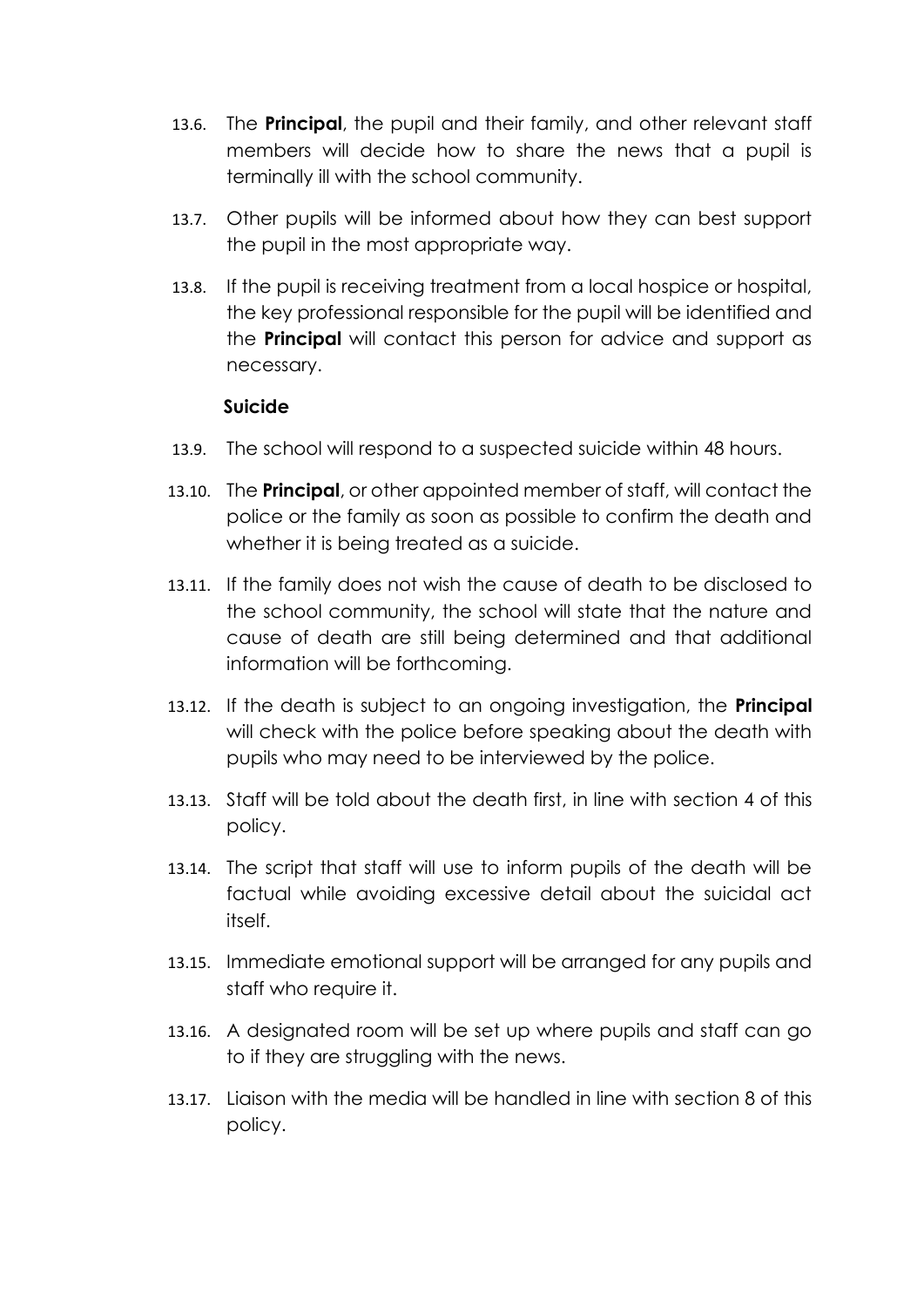- 13.18. Any information distributed to the school community and media regarding the death will:
	- Be factually correct but not include detail of the cause of death or method used.
	- Not romanticise, glorify or vilify the death.
	- Not include details of any suicide note.
	- Not include speculation over the motivation for suicide.
- 13.19. Research indicates that pupils that have been directly affected by suicide are at an increased risk of taking their own life. Staff will report any concerns about pupils to the **Principal** and the appropriate support will be put in place or a referral to specialist services will be made in line with **the SEMH Policy.**
- 13.20. Any memorial activities conducted by the school will be held within two weeks of the death; following this, any memorial material will be given to the family.
- 13.21. Permanent memorials will not be held at the school; however, the school may set up a memorial on the website that will be moderated by a designated member of staff and removed after an agreed time.
- 13.22. Pupils and staff will be warned about the risks of un-moderated online memorials (e.g. those on social media), such as their comments becoming public without their permission and online memorials attracting negative comments.

#### **Cultural and religious behaviours**

13.23. The school will keep in mind the cultural attitudes and behaviours relating to a death and will make sure these needs are taken into consideration when putting support in place for those affected, including the length of bereavement leave for members of staff.

#### **Forces' families**

13.24. The needs and feelings of bereaved forces' pupils will always be considered prior to any school activities relating to the armed forces, e.g. commemorating Armed Forces Day, and additional support will be put in place for pupils as required.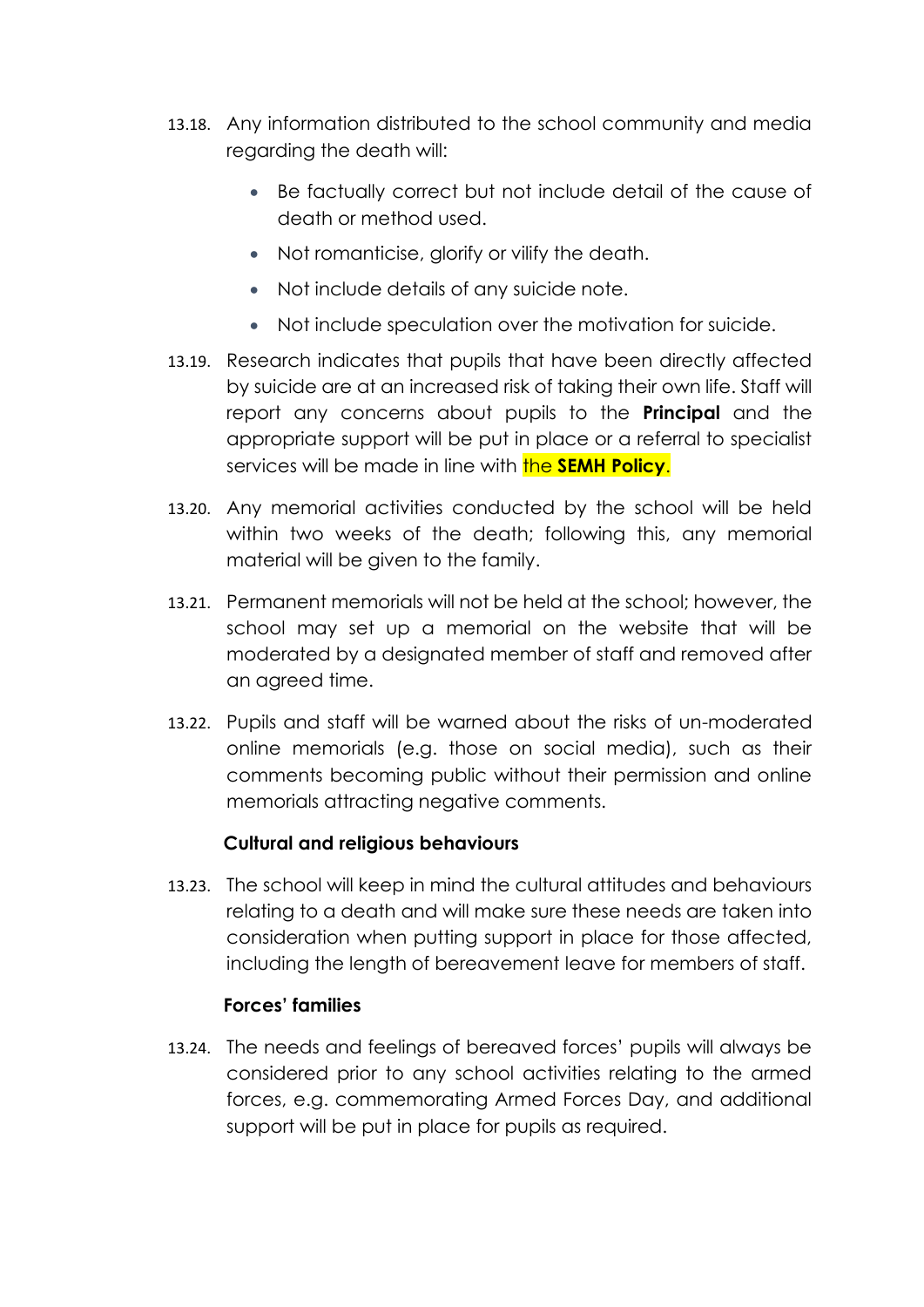- 13.25. Appropriate support will be implemented for bereaved forces' pupils, particularly during times of change.
- 13.26. Bereaved forces' pupils will be protected from any unwanted media attention and there will be a designated area in school that the pupil can go to if they are feeling overwhelmed.

#### **A death involving murder or manslaughter**

- 13.27. The **Principal** will contact the police or the family to establish the facts about what has happened.
- 13.28. A designated staff member will be available to talk to the pupil to help them to answer any questions they may get from their peers about what has happened.
- 13.29. Research indicates that pupils that have been bereaved due to murder or manslaughter can be at significant risk of developing PTSD. Any concerns relating to the pupil will be addressed in line with the **SEMH Policy**.
- 13.30. Media personnel will not be permitted onto the school site at any time.

#### <span id="page-18-0"></span>**14.Remembrance activities**

- 14.1. Following a death in the school community, the school may conduct some remembrance activities, e.g. a remembrance assembly.
- 14.2. The family will always be consulted prior to any remembrance activities being planned and will be invited to take part in the activities.
- 14.3. All members of the school community, including staff, governors, pupils and parents, will be invited to take part in remembrance activities.
- 14.4. All remembrance activities will be planned so that they are respectful of the culture and religious beliefs of the family.

#### <span id="page-18-1"></span>**15.Managing transitions**

15.1. Information about pupils that have been bereaved will be recorded.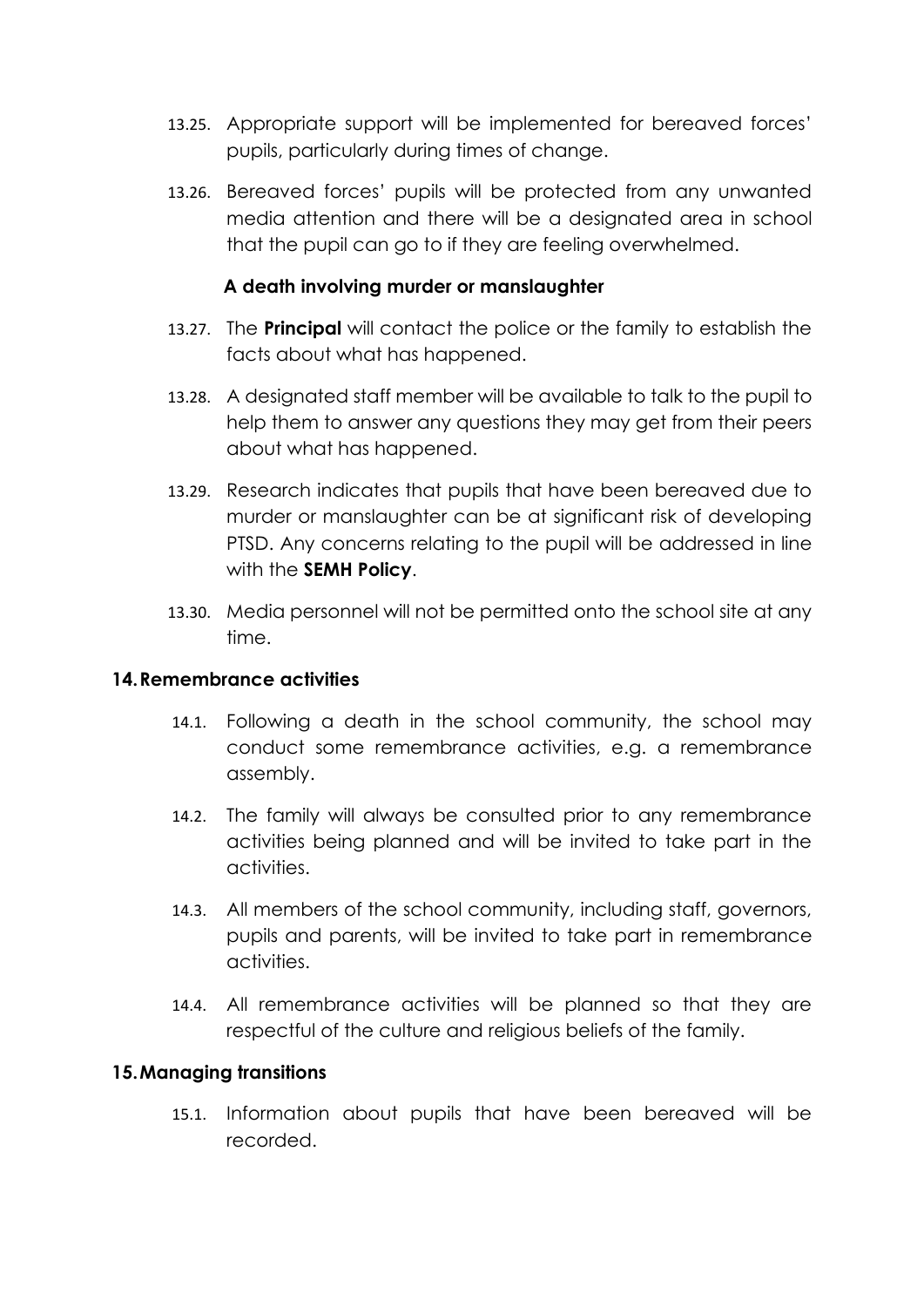- 15.2. This information will be shared with relevant parties at key transition points, including the following:
	- If the pupil moves school
	- If the pupil moves class
	- When the pupil will be taught by a new teacher

#### <span id="page-19-0"></span>**16. Teaching about bereavement and grief**

- 16.1. Different aspects of the curriculum will be used to discuss relationships, feelings and emotions, and to think about how to manage these in relation to family events and death.
- 16.2. Before delivering any lessons that cover topics of death and bereavement, the teacher will consider how the lesson may affect the bereaved pupils they are teaching.
- 16.3. Bereaved pupils and their families will be consulted over whether it is appropriate for them to attend lessons about death or bereavement, and alternative arrangements or additional support will be put in place as required.
- 16.4. Where appropriate, the teacher will discuss what the lesson is going to cover with the pupil and will work with the pupil to design activities that the pupil feels they are able to get involved with.
- 16.5. Any lessons covering topics of death or bereavement will take account of religious and cultural beliefs.

#### <span id="page-19-1"></span>**17.Staff training**

- 17.1. All staff will receive training in bereavement support via Educare
- 17.2. If any members of staff are not confident in delivering some level of bereavement support to pupils or other staff members, or in implementing this policy, another member of staff will support where possible.
- 17.3. The **Principal** will check if the staff that work for third party providers that deliver extra-curricular activities for pupils have received bereavement training and will recommend them to do so if this training has not been undertaken.

#### <span id="page-19-2"></span>**18.Monitoring and review**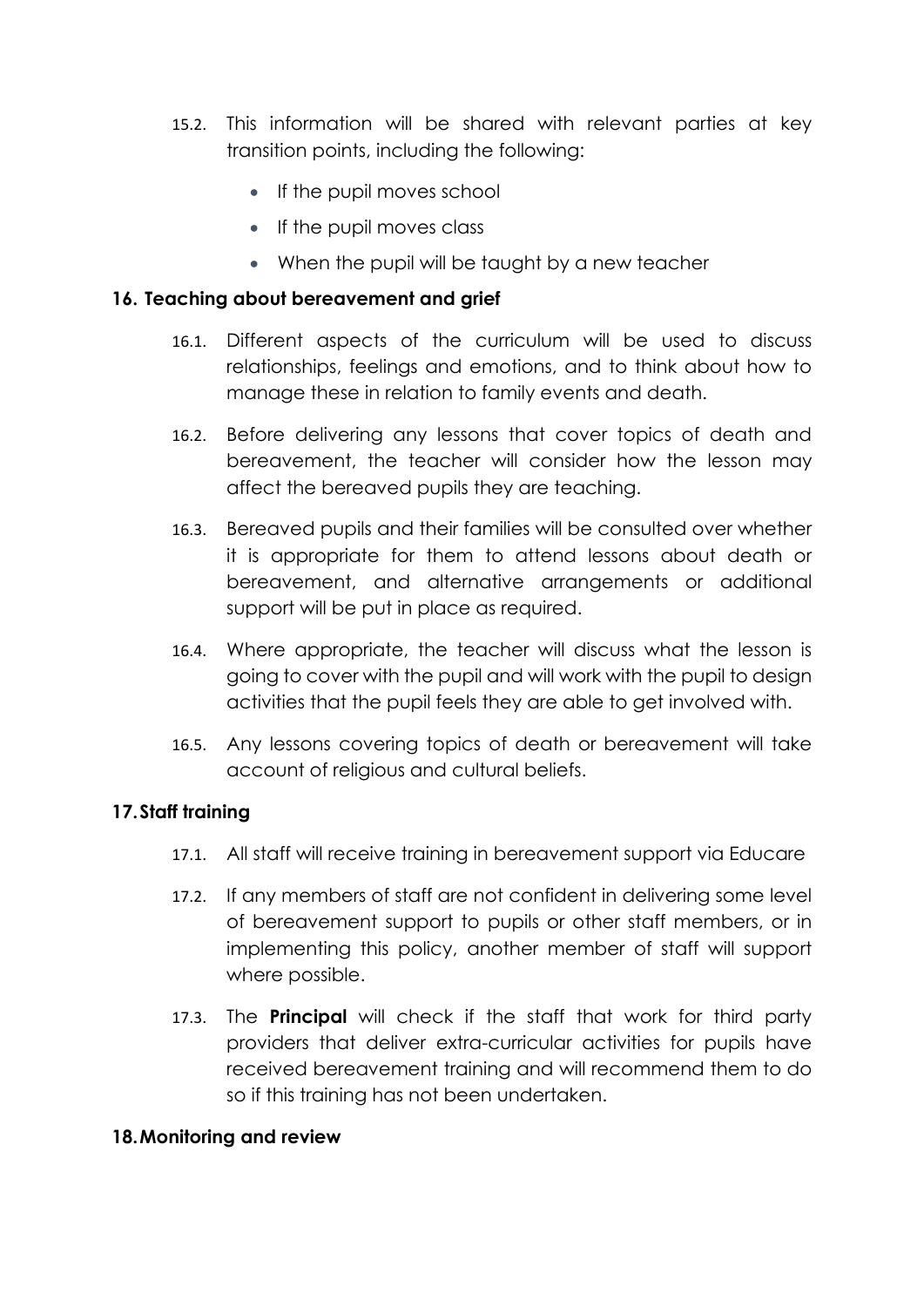- 18.1. This policy will be reviewed on an **annual** basis by the **governing board** and **Principal**.
- 18.2. The next scheduled review date for this policy is **June 2021**
- 18.3. Any changes to this policy will be communicated to all staff members.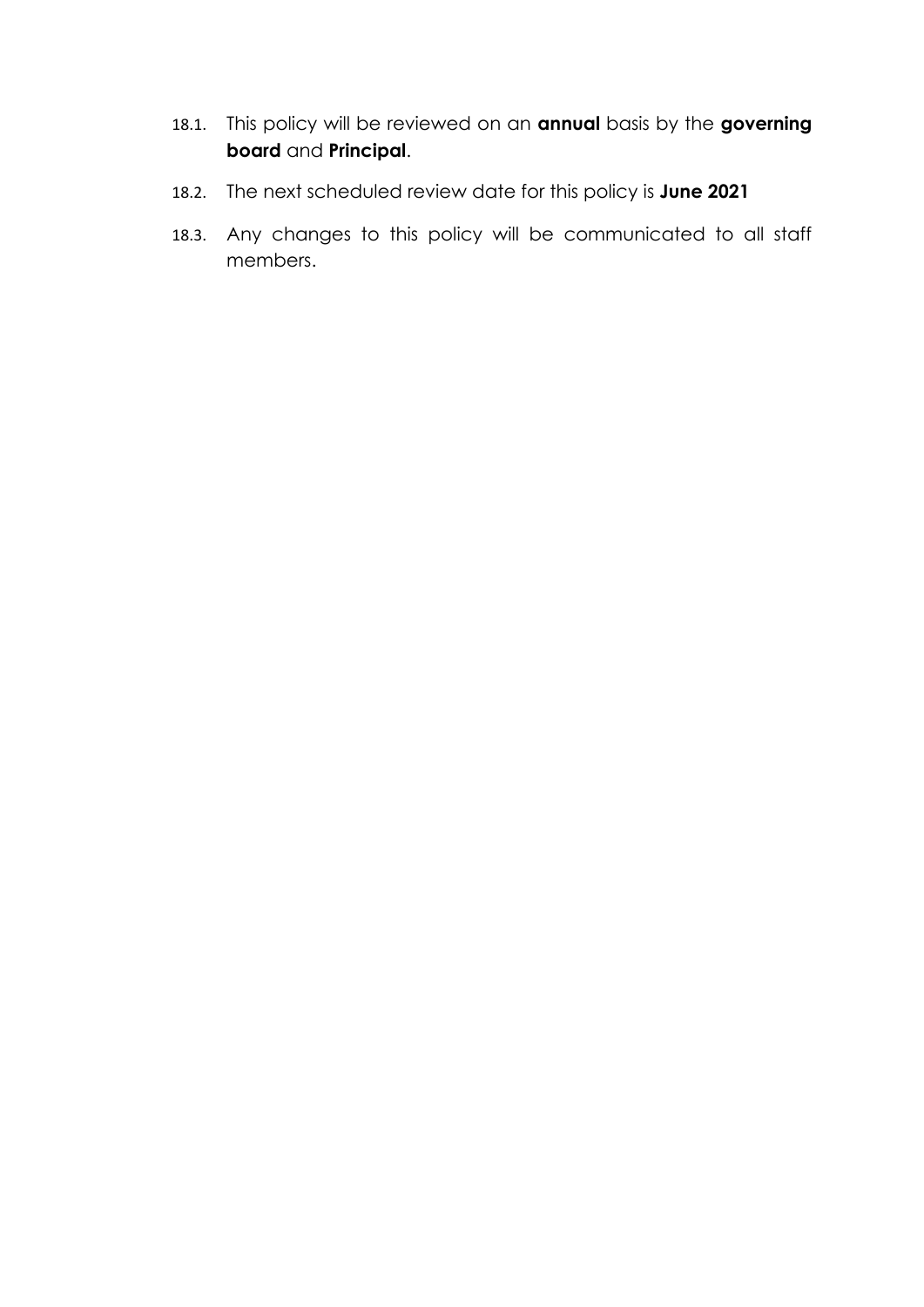## <span id="page-21-0"></span>**Calculating Statutory Parental Bereavement Pay**

## **Definitions**

- **Qualifying child:** Eligible employees can only claim Statutory Parental Bereavement Pay (SPBP) in respect of a child under the age of 18 who dies on or after 6 April 2020. A child under the age of 18 includes babies who are stillborn after the 24<sup>th</sup> week of pregnancy.
- **Relevant week:** This is the week, ending on a Saturday, immediately before the one in which the child died or was stillborn.
- **Relevant period:** This is usually the 8-week period leading up to the relevant week. The end of the relevant period is the last normal payday on, or before, the Saturday of the relevant week. The start of the relevant period is the day after the last normal payday falling at least 8 weeks before the end of the relevant period.

## **Information needed**

The following information is needed to calculate an employee's SPBP:

- The written declaration signed by the employee (form SPBP3) or the version received by the employer
- The date of the child's death or stillbirth
- The date the employee started or wishes to start their SPBP
- The employee's gross pay and the dates the employer paid them
- The date the employee started working for the school

The employer also needs confirmation that the employee's gross earnings:

- Are liable to the employer's Class 1 National Insurance contributions (NICs).
- Would be liable but for their age or level of earnings.

## **How to calculate average weekly earnings**

Average weekly earnings must include all earnings on which Class 1 NICs liability is due or would be due if they were high enough. SPBP entitlement depends on the employee's average weekly earnings in a 'relevant period'. For the 2020/2021 tax year, the employee's average weekly earnings in the relevant period must be £120 or more. To calculate the employee's average weekly earnings, divide all the earnings paid in that relevant period by the number of days, weeks or months in that period.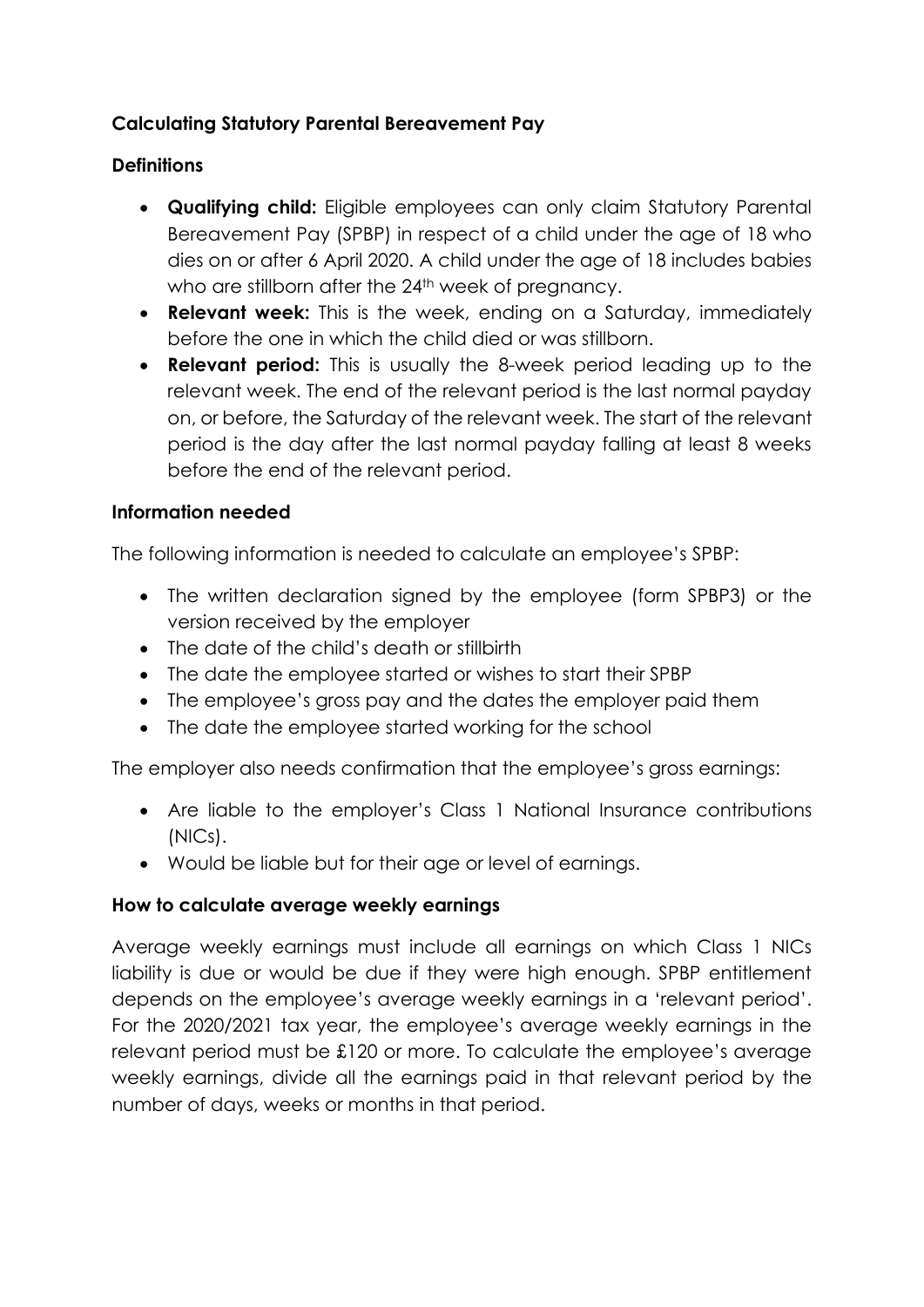**Example for an employee who is weekly paid where they child dies on 6 April 2020** 

| Relevant week                    | Payday | Last payday at<br>least 8 weeks<br>before the end<br>of the relevant<br>period | Last payday on<br>or before the<br>Saturday of the<br>relevant week |
|----------------------------------|--------|--------------------------------------------------------------------------------|---------------------------------------------------------------------|
| 29 March 2020 to<br>4 April 2020 | Friday | 7 February 2020                                                                | 3 April 2020                                                        |

The relevant period is 8 February 2020 to 3 April 2020. Add up all the earnings paid between 8 February 2020 to 3 April 2020 and divide by 8 (i.e. the number of weeks in the relevant period). Do not round the figure up or down to whole pence.

## **Example for an employee who is monthly paid where their child dies on 6 April 2020**

| Relevant week                    | Payday                           | Last payday at<br>least 8 weeks<br>before the end<br>of the relevant<br>period | Last payday on<br>or before the<br>Saturday of the<br>relevant week |
|----------------------------------|----------------------------------|--------------------------------------------------------------------------------|---------------------------------------------------------------------|
| 29 March 2020 to<br>4 April 2020 | Last working day<br>of the month | 31 January 2020                                                                | 31 March 2020                                                       |

The relevant period is 1 February 2020 to 31 March 2020. Add up all the earnings paid between 1 February 2020 and 31 March 2020:

- Divide by 2 (i.e. the number of months in the relevant period)
- Multiply by 12 (i.e. the number of months in the year)
- Divide by 52 (i.e. the number of weeks in the year)

Do not round the figure up or down to whole pence.

## **What to do when:**

**There is a weekly paid employee without a whole number of weeks in the relevant period**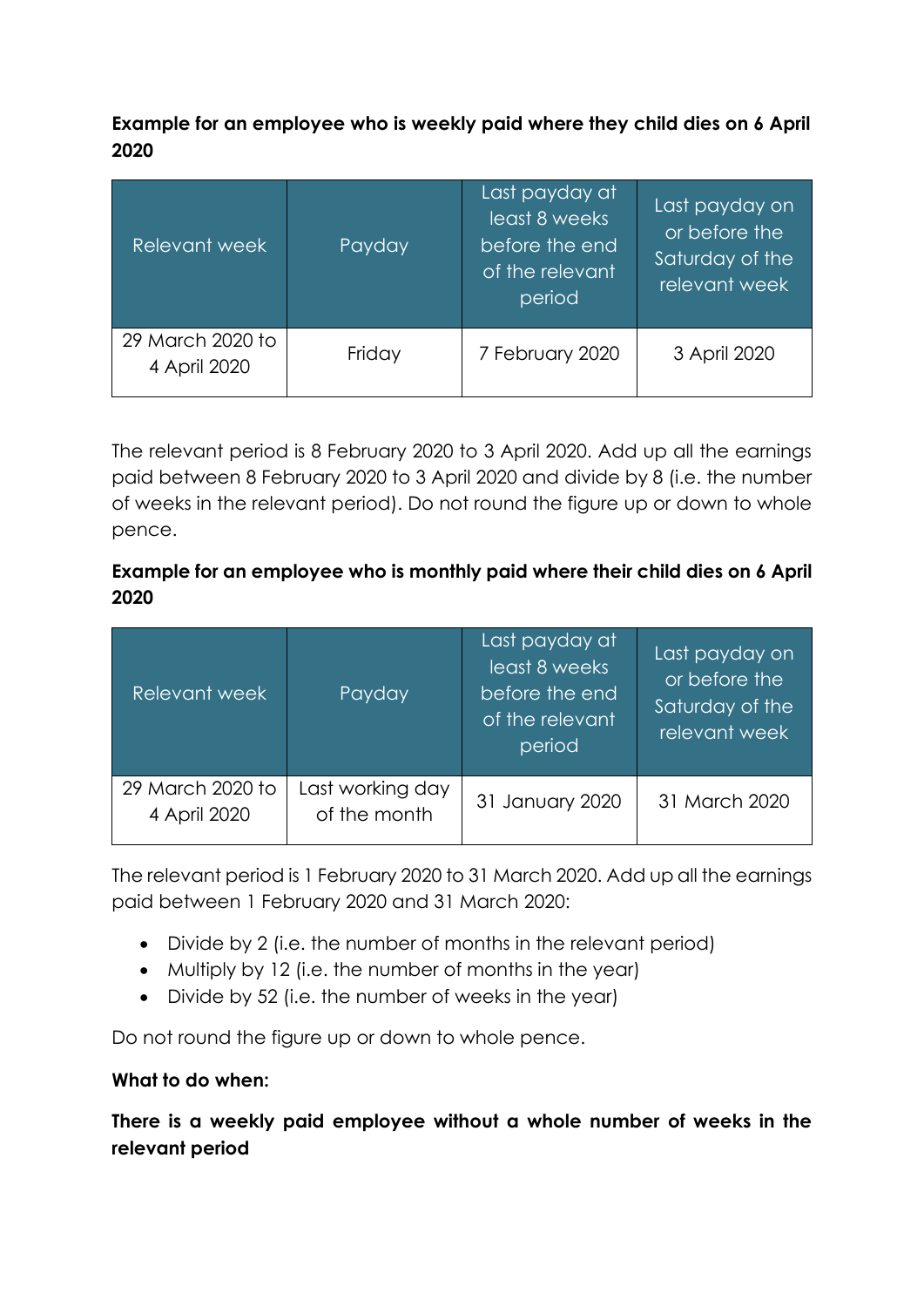This may happen if the employer brings forward an employee's normal payday because of bank holidays. In this case, divide the earnings by the number of weeks' wages actually paid, not the number of weeks in the relevant period.

## **An employee is paid multiples of a week**

This may happen if the employee is paid fortnightly or 4-weekly. In this case, divide the earnings by the number of whole weeks in the relevant period.

## **There is a monthly paid employee without a whole number of months in the relevant period**

Work out the number of rounded months as follows:

- Count the number of whole months
- Count the number of odd days

Round up or down as follows:

- February 14 days or less round down, 15 days or more round up
- Any other month 15 days or less round down, 16 days or more round up

Divide the earnings by this number of rounded months.

## **An employee is not paid in a regular pattern**

In this case, divide the earnings by the number of days in the relevant period and multiply by 7.

## **Payments are mistimed**

This only applies to regular payments of earnings paid other than on their normal date, e.g. due to a bank holiday. In this case, divide the total earnings in the relevant period by the number of weeks wages actually paid.

Mistimed payments should not be confused with a payroll error.

## **The employee has been overpaid or underpaid during the relevant period**

Always calculate average weekly earnings on all earnings actually paid within the relevant period. Where over or under payment of wages occur within the relevant period, include the overpaid or underpaid amount in the calculation to decide if SPBP is due.

## **The employee has entered into salary sacrifice with the employer**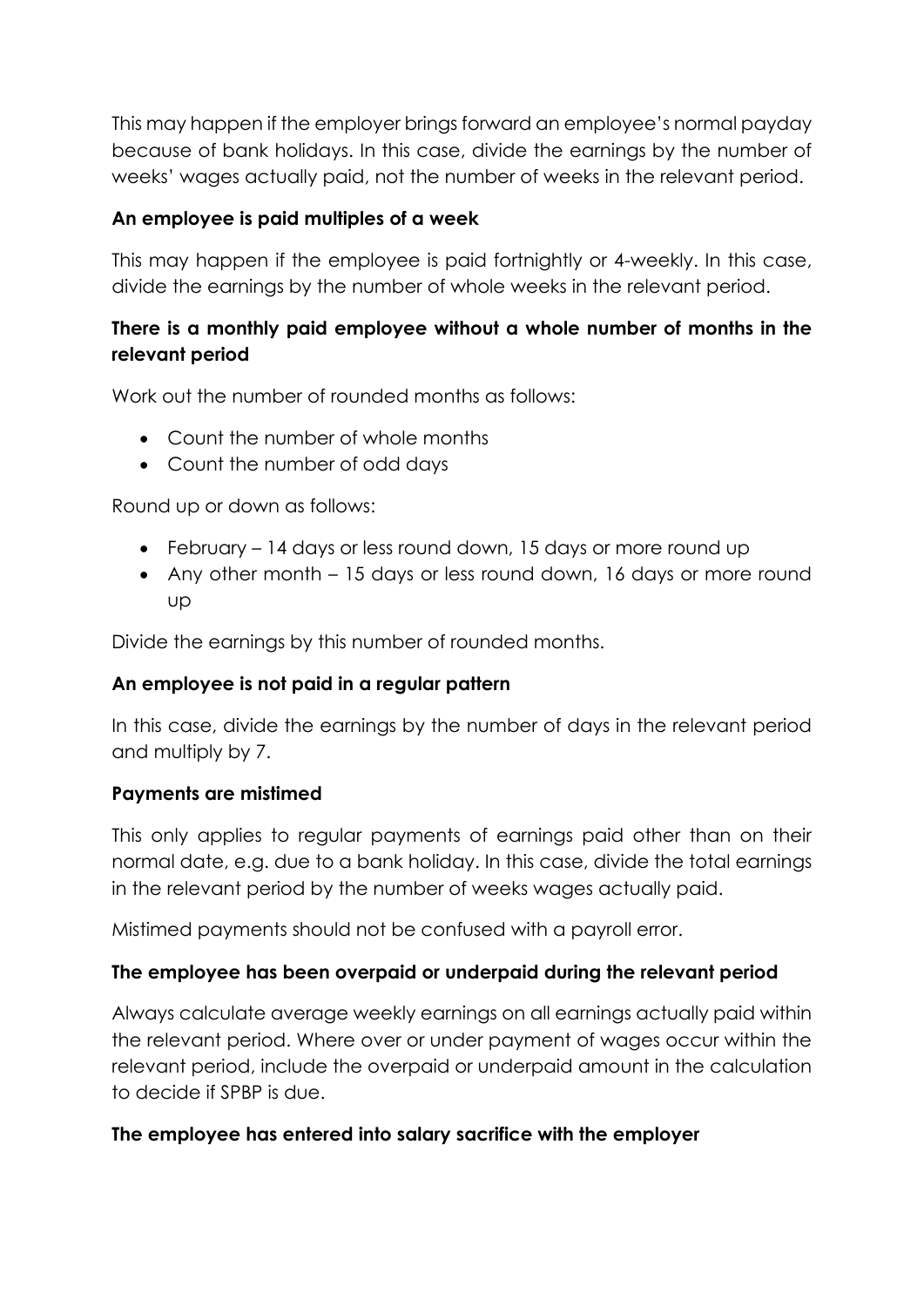In this case, calculate the employee's average weekly earnings using the amount of earnings actually paid to them after the sacrifice during the relevant period.

## **The employee has other contractual benefits**

When calculating average weekly earnings for SPBP, base the calculation on earnings which are subject to Class 1 NICs. Any benefits which are exempt from Class 1 NICs (such as some childcare vouchers) will not be included in the calculation.

## **Earnings in the relevant period are affected by a backdated pay rise**

If the employee receives a backdated pay rise which increases the amount of earnings already paid in the relevant period, their average earnings need to be recalculated. This should be done if the employee was either:

- Not entitled to SPBP.
- Entitled to SPBP at less than the standard rate.

The employee's average weekly earnings must be recalculated to check whether they are:

- Now entitled, and pay any SPBP due.
- Entitled to an increase, and pay any extra SPBP due.

## **How to calculate SPBP**

SPBP is a weekly payment. It lasts for 1 or 2 complete weeks. Eligible employees can choose to take two consecutive weeks or two separate blocks of one week each. They are able to claim SPBP in respect of a week that they were absent from work. Eligible employees must take their SPBP within 56 weeks of their child's death or stillbirth.

The employee must be paid the lower weekly rate of:

- £151.20 from 6 April 2020
- 90 percent of their average weekly earnings

The SPBP period starts the day after the last day the employee worked before starting their Parental Bereavement Leave. SPBP weeks start with the first day of the pay period – so a period which starts on a Wednesday will have pay weeks within the pay period which run from Wednesday to the following Tuesday.

## **SPBP paid part-weekly**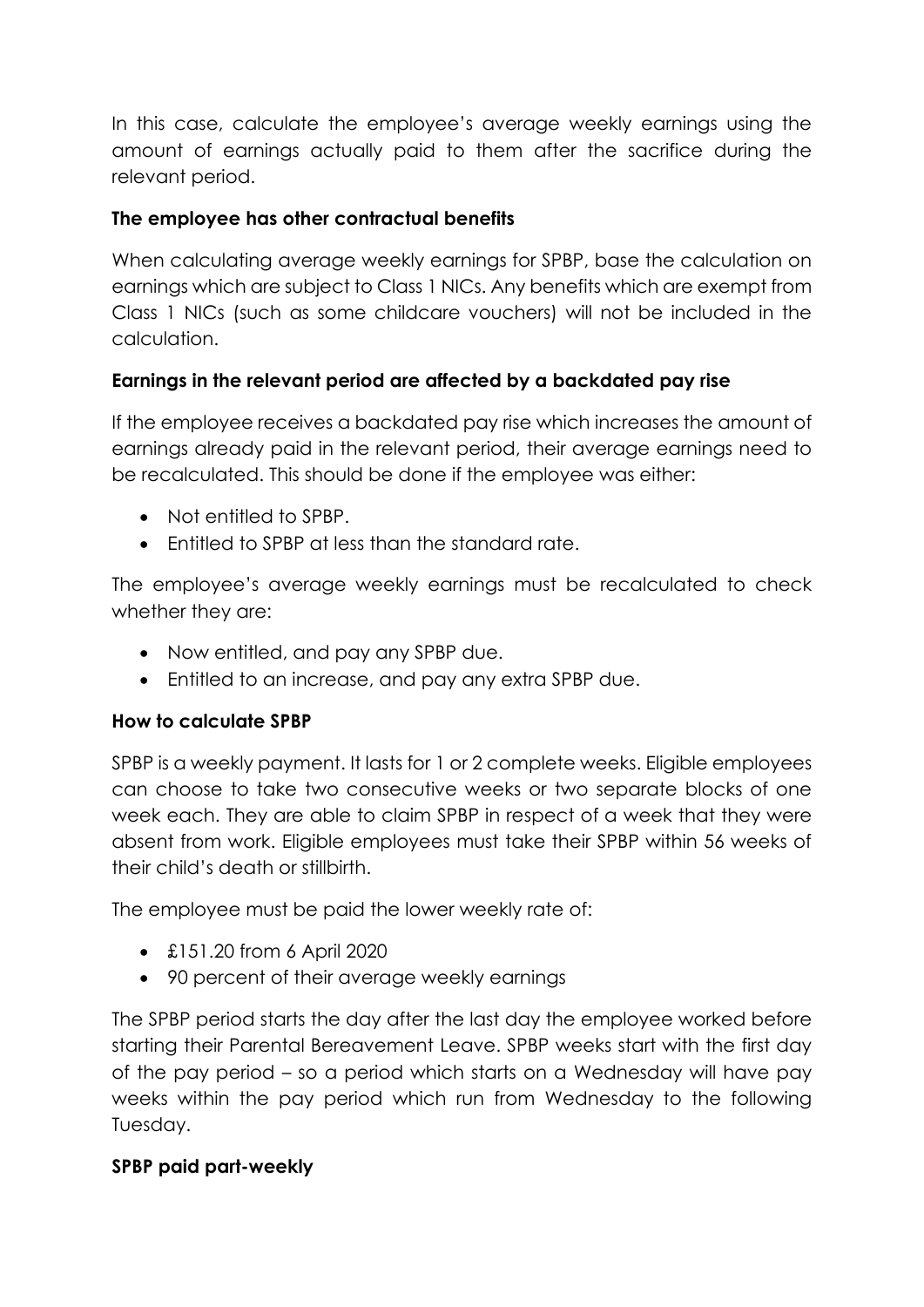SPBP can be paid as part weeks to help employers align the payments to their employee's normal pay period. The weekly rate can be split into 2. If this is done, the calculation is done on the basis of dividing the weekly rate by 7. For example, if the pay period covers the end of one month and the beginning of the next (2 days in April and 5 days in May) then pay 2/7ths in one month and 5/7ths the next month.

## <span id="page-25-0"></span>**Considerations in relation to the coronavirus (COVID-19) pandemic**

The school will act in accordance with the Bereavement Policy as set out above as much as possible; however, we recognise the unprecedented nature of the coronavirus pandemic and that we may need to support the school community using some different approaches. This appendix sets out what additional actions the school will take to support pupils, staff and the wider school community during and after the coronavirus pandemic

#### **1. Support for pupils**

1.1. Support for pupils will continue to be implemented in line with [section 11](#page-12-0) of this policy as far as possible; however, other measures will be implemented to account for the partial closure of the school.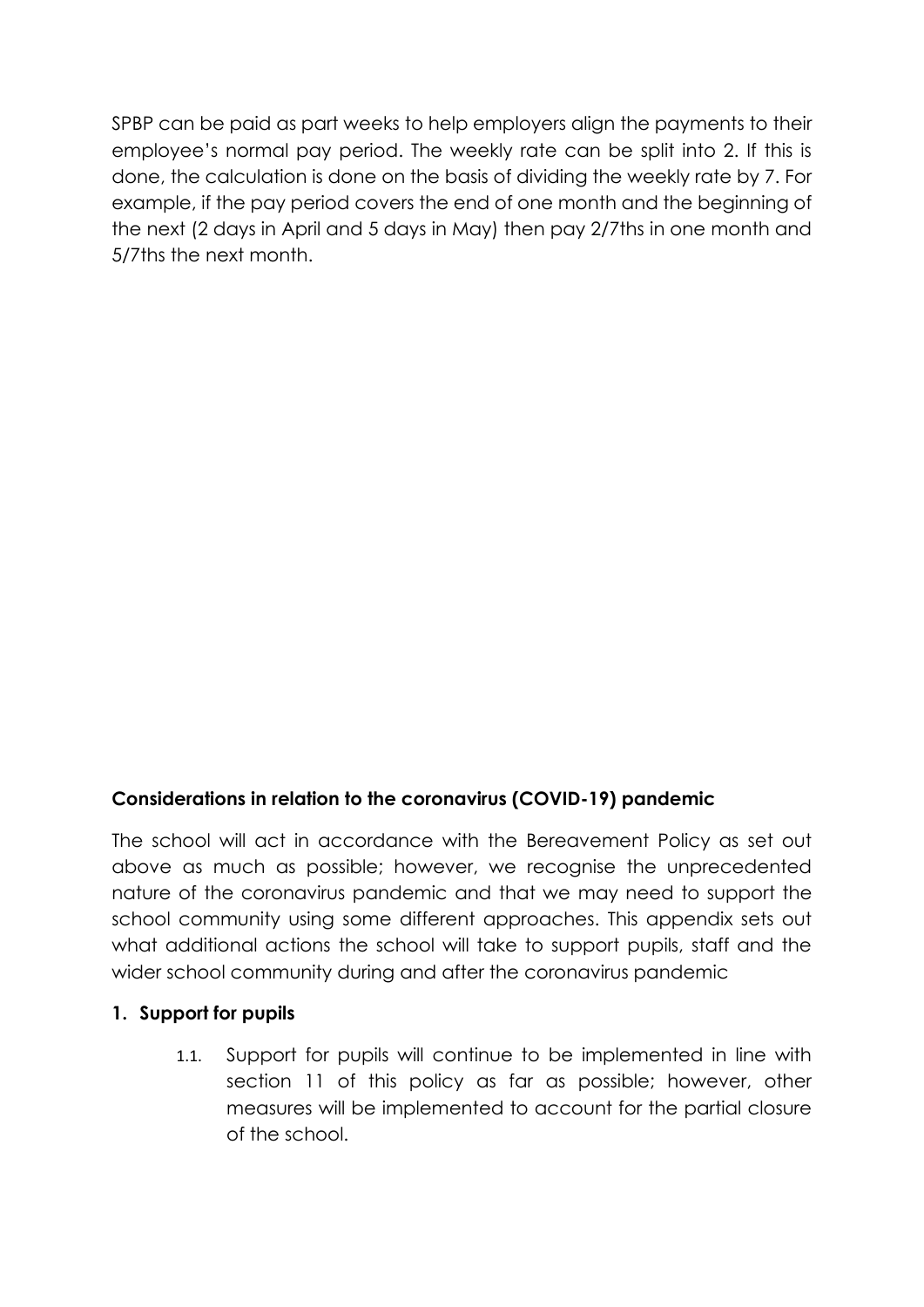- 1.2. The **Principal** will inform pupils and their parents **via letter** of the support available, both from the school and externally.
- 1.3. The **Principal** will arrange for links to resources that can support pupils with bereavement during the coronavirus to be hosted on **the school website**.
- 1.4. Classroom teachers will arrange a number of scheduled sessions throughout the week where pupils are able to get in touch with a member of staff to discuss any concerns or questions they have related to bereavement and the pandemic. Other staff members will assist staff in speaking to pupils during these contact points as required.
- 1.5. Pupils who are known to be vulnerable will be identified and designated a key member of staff who will be responsible for keeping in touch with this pupil and their parents.

## <span id="page-26-0"></span>**2. Support for staff**

- 2.1. SLT will advise other members of staff of how to support pupils during partial school closure.
- 2.2. Support for staff will continue to be implemented in line with [section 10](#page-26-0) of this policy as far as possible.
- 2.3. The **Principal** will inform staff **via email** of the support available to them both in school and externally.
- 2.4. Line managers will arrange **weekly** catch ups with the members of staff in their team, where they can discuss any questions or concerns relating to bereavement and the coronavirus pandemic. These conversations will be held face-to-face, if both staff members are working in school, or via telephone or video call if one or more staff members are working remotely.
- 2.5. The **Principal** will identify staff members who are known to be vulnerable and will arrange for SLT/Line Managers to contact these members of staff to identify any additional support that is required.
- **3. Supporting those who have experienced the death of someone close to them**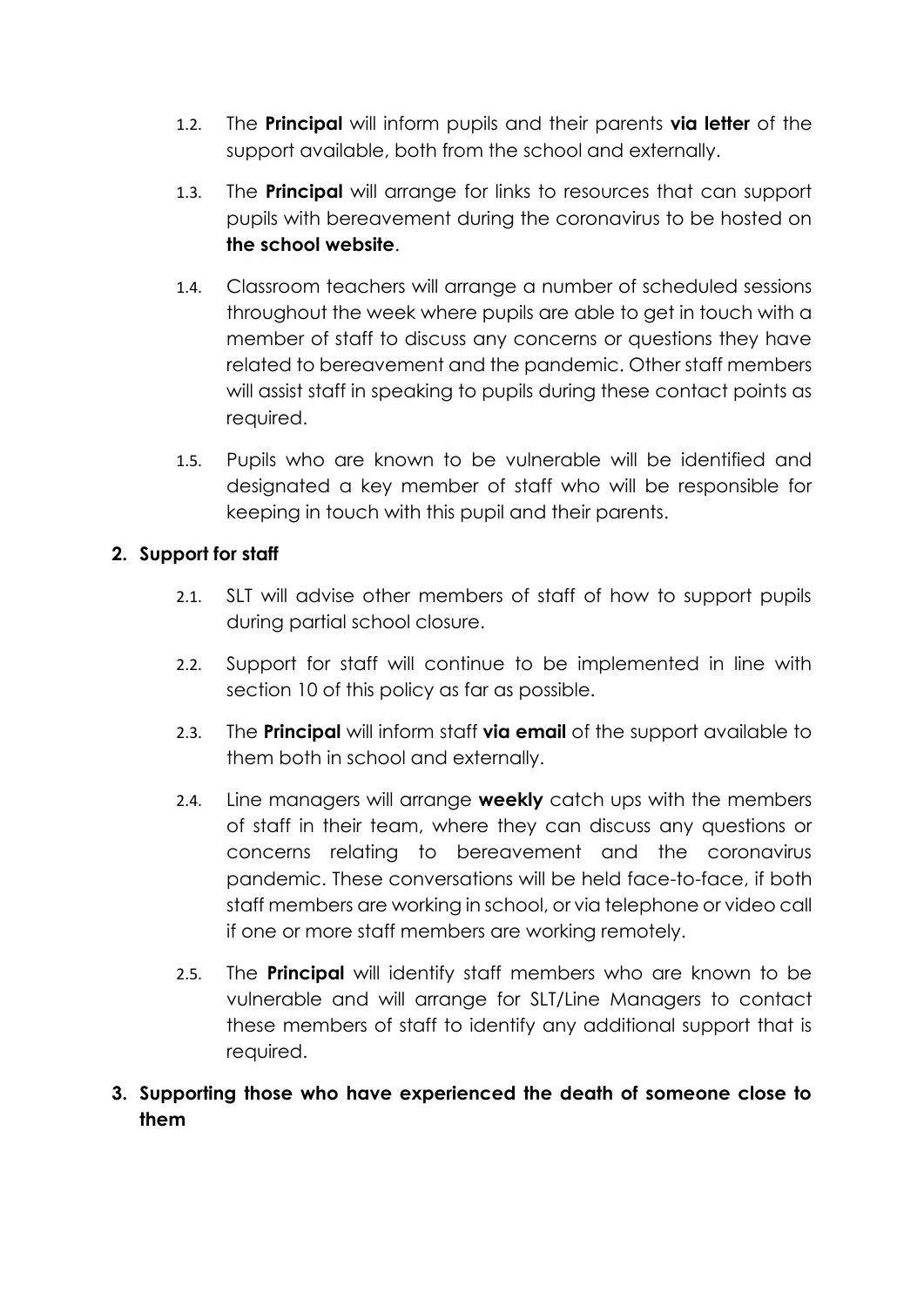- 3.1. If the school learns that a pupil or member of staff has experienced the death of someone close to them, the following process will be followed:
	- The **Class teacher** will contact the family via telephone to:
		- Acknowledge what has happened.
		- Express their support and the support of the school community.
		- Discuss how the family would like the news to be shared with the rest of the school community, bearing in mind that not all staff and pupils will be present on the school premises at this time.
		- Check whether the family want their contact information to be shared.
		- Agree on one or two contacts who will liaise with the family and, where a pupil is bereaved, the child.
		- Direct the family towards additional support they can access, e.g. bereavement charities such as Winston's Wish.
	- The **Principal / Class teacher** will share the information with staff members. Those staff members that are on the school premises will be told during a staff briefing and staff members that are at home will be contacted by the **Principal via telephone**.
	- The **Principal** will inform the **governing board** of what has happened **via telephone**.
	- A member of SLT will contact the pupil or staff member **via**  letter to acknowledge what has happened and express their support.
	- The information is shared with the wider school community, as agreed with the family and taking into consideration that not all pupils and parents are able to come to the school premises.
	- The **Principal** and SLT will identify pupils and staff members who may be particularly vulnerable (i.e. those who have been bereaved or who have a seriously ill relative). Staff will arrange to speak to these pupils and staff members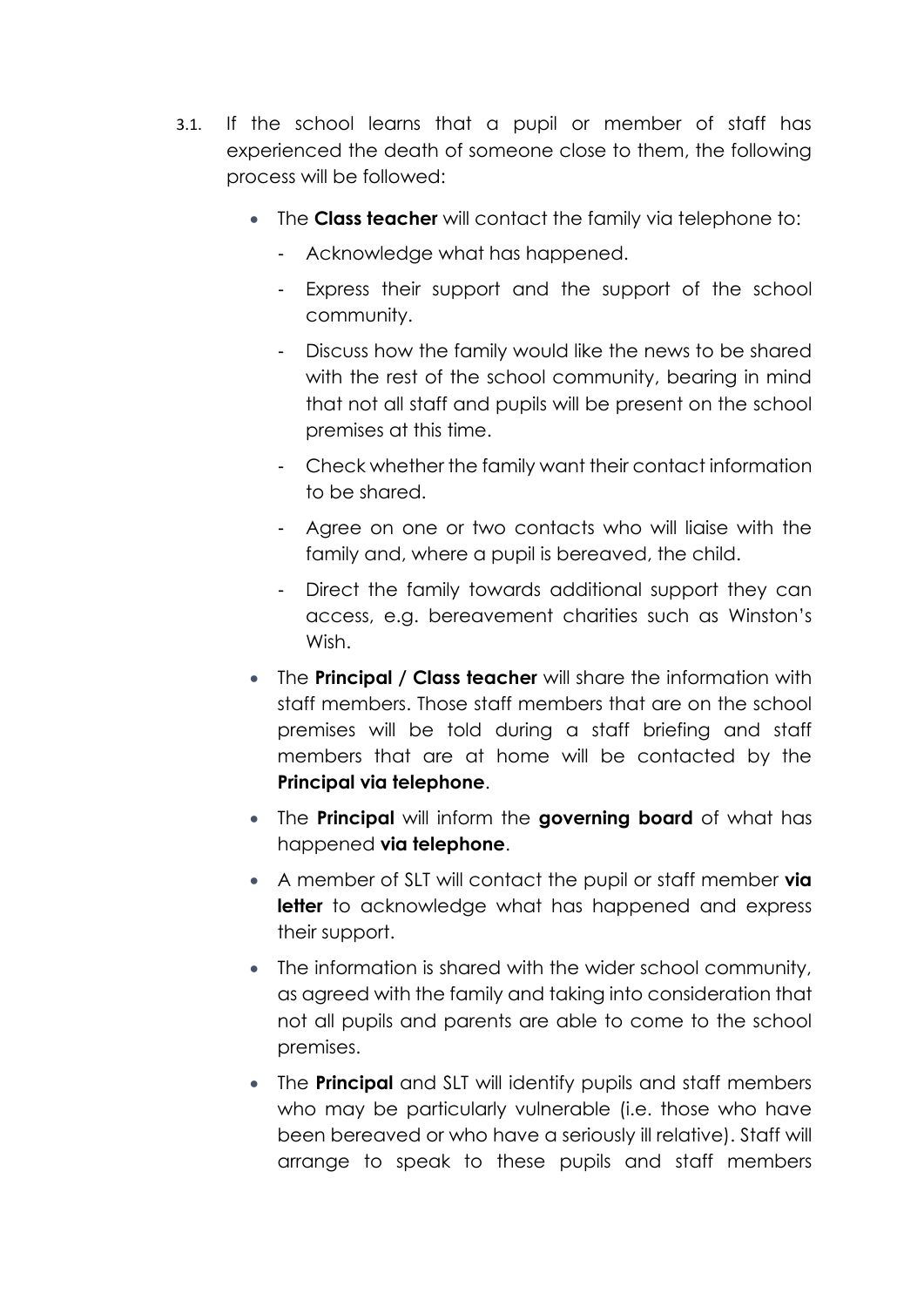individually, either face-to-face or via telephone depending on whether they are on the school premises.

## **4. Remembrance activities**

- 4.1. During partial school closure and while social distancing measures remain in place, the school will not hold group remembrance activities, e.g. remembrance assemblies.
- 4.2. Other remembrance activities will be undertaken as appropriate, e.g. compiling condolences from the school community and sending these to the family.
- 4.3. Where a death has affected the whole school community, e.g. the death of a pupil or staff member, the **Principal** will decide whether a memorial service will be held at a later date.

## **5. Support for the school community during the recovery phase**

- 5.1. When the school reopens, staff will speak to pupils and staff members who have experienced the death of someone close to them and ensure the appropriate support remains in place.
- 5.2. The **Principal** and class teachers will discuss whether it would be appropriate for certain pupils and staff that have been affected to have a phased return to school.

## **6. Calculating Statutory Parental Bereavement Pay**

- 6.1. The amount of Statutory Parental Bereavement Pay (SPBP) owed to an employee that has been furloughed will be calculated as outlined in [Appendix A;](#page-21-0) however, the guidelines below will be followed in relation to working out the average weekly earnings of an employee that was on furlough and paid with help from the Coronavirus Job Retention Scheme (CJRS) during any part of the relevant 8-week period.
- 6.2. The earnings used to work out the employee's average weekly earnings for the part of the 8-week period that they were furloughed will be the higher of either what they:
	- Actually received from the employer.
	- Would have received from the employer had they not been on furlough.